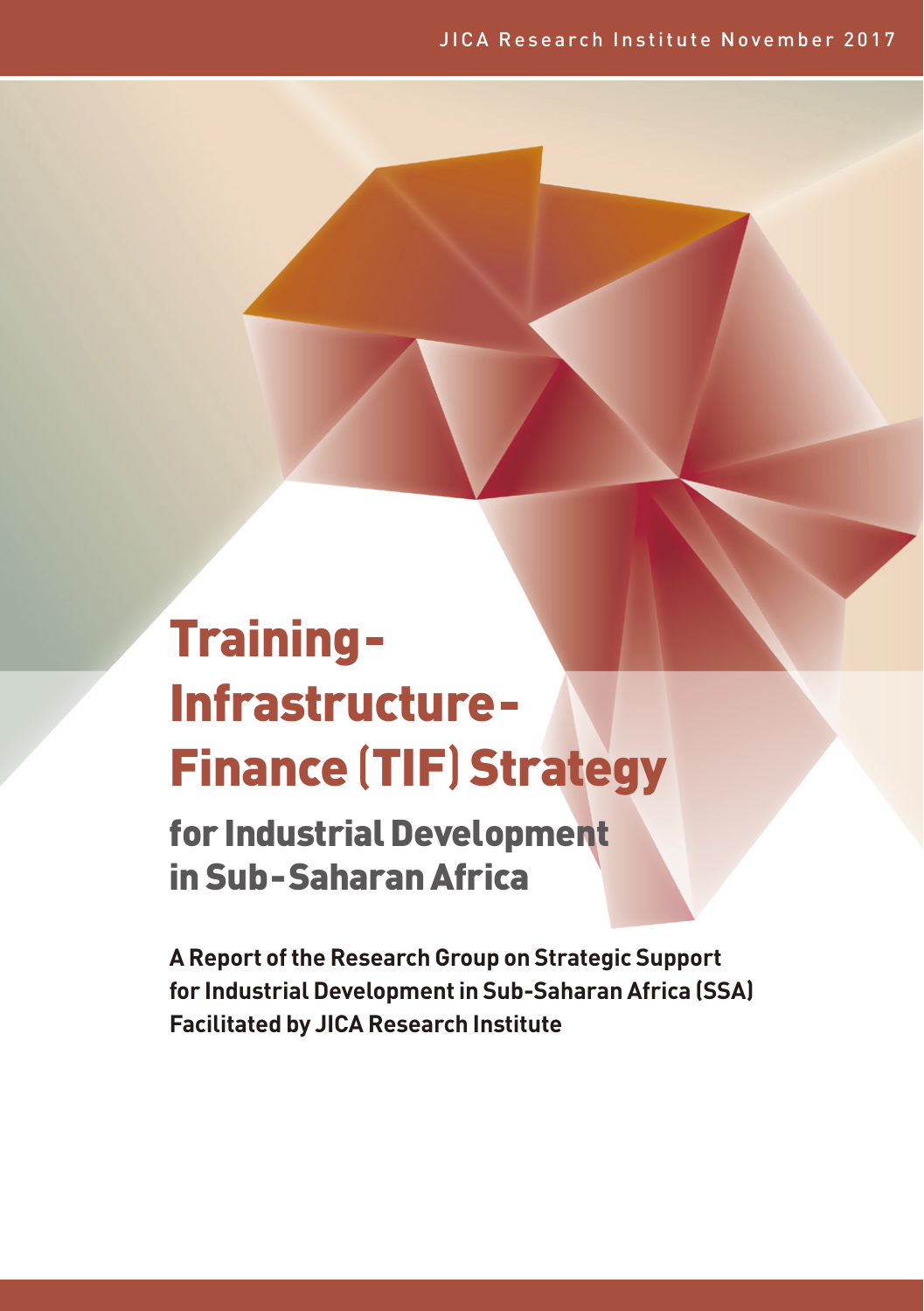## **JICA Research Institute**

10-5 Ichigaya Honmuracho, Shinjuku-ku, Tokyo 162-8433 TEL: 03-3269-2911 FAX: 03-3269-2054 ©Japan International Cooperation Agency Research Institute 2017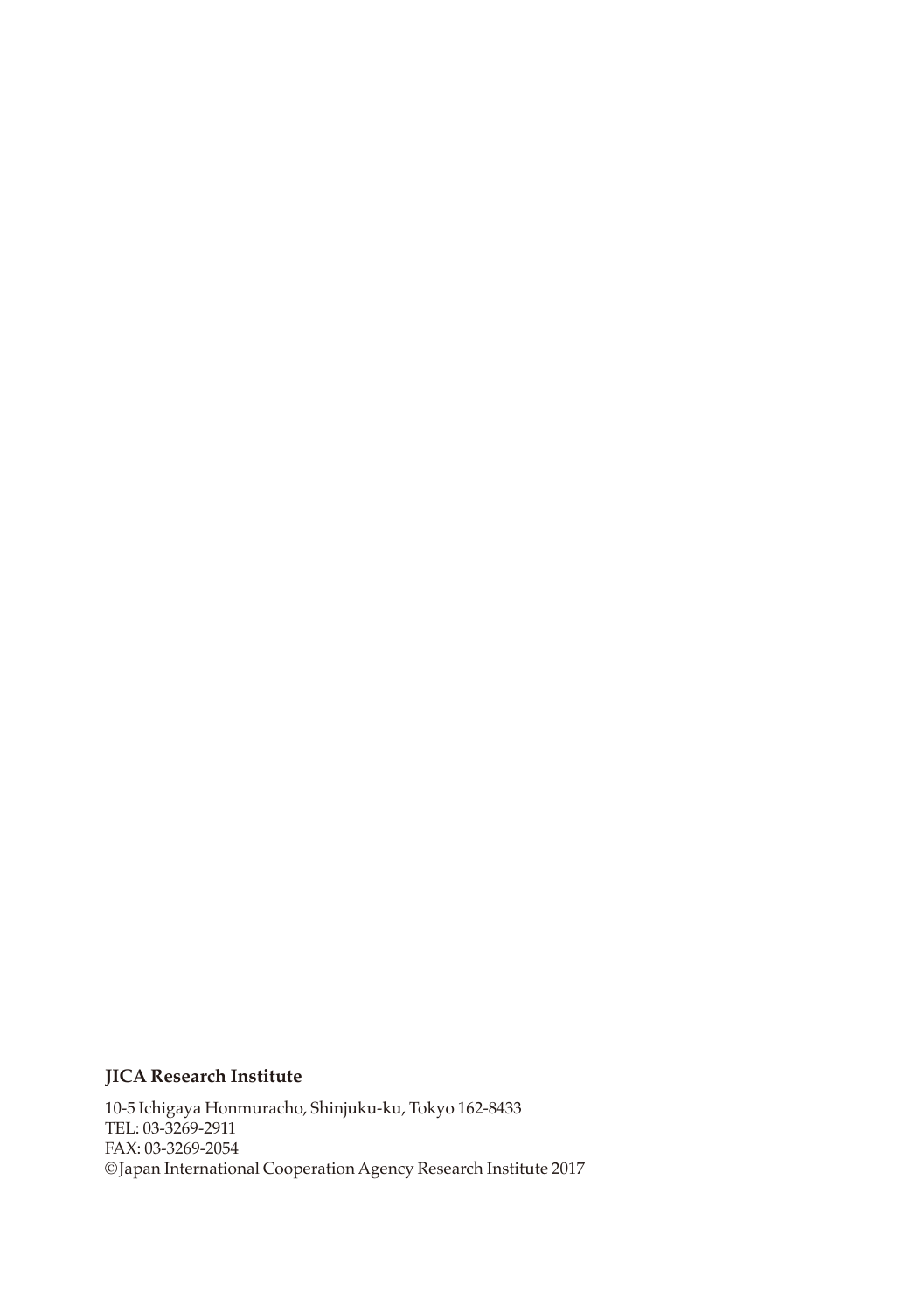# **Training-Infrastructure-Finance (TIF) Strategy for Industrial Development in Sub-Saharan Africa**

**A Report of the Research Group on Strategic Support for Industrial Development in Sub-Saharan Africa (SSA)1 Facilitated by JICA Research Institute**

<sup>1</sup> This research group consists of Keijiro Otsuka, Professor of Kobe University; Fumiharu Mieno, Professor of Kyoto University; Tetsushi Sonobe, Professor of National Graduate Institute for Policy Studies; Takashi Kurosaki, Professor of Hitotsubashi University; Go Shimada, Visiting Scholar of JICA Research Institute and Associate Professor of the University of Shizuoka; Naohiro Kitano, Director of JICA Research Institute; Ken Odajima, Executive Senior Research Fellow of JICA Research Institute; and Suguru Miyazaki, Senior Representative of JICA China Office. This research was facilitated by JICA Research Institute. The views expressed in this paper are those of the authors and do not necessarily represent the official positions of either the JICA Research Institute or JICA. This report partly draws on the policy recommendation of the Science Council of Japan, entitled "Nihon Gata no Sangyoka Shien Senryaku" (Japan's Strategy for Industrial Development), April 2017.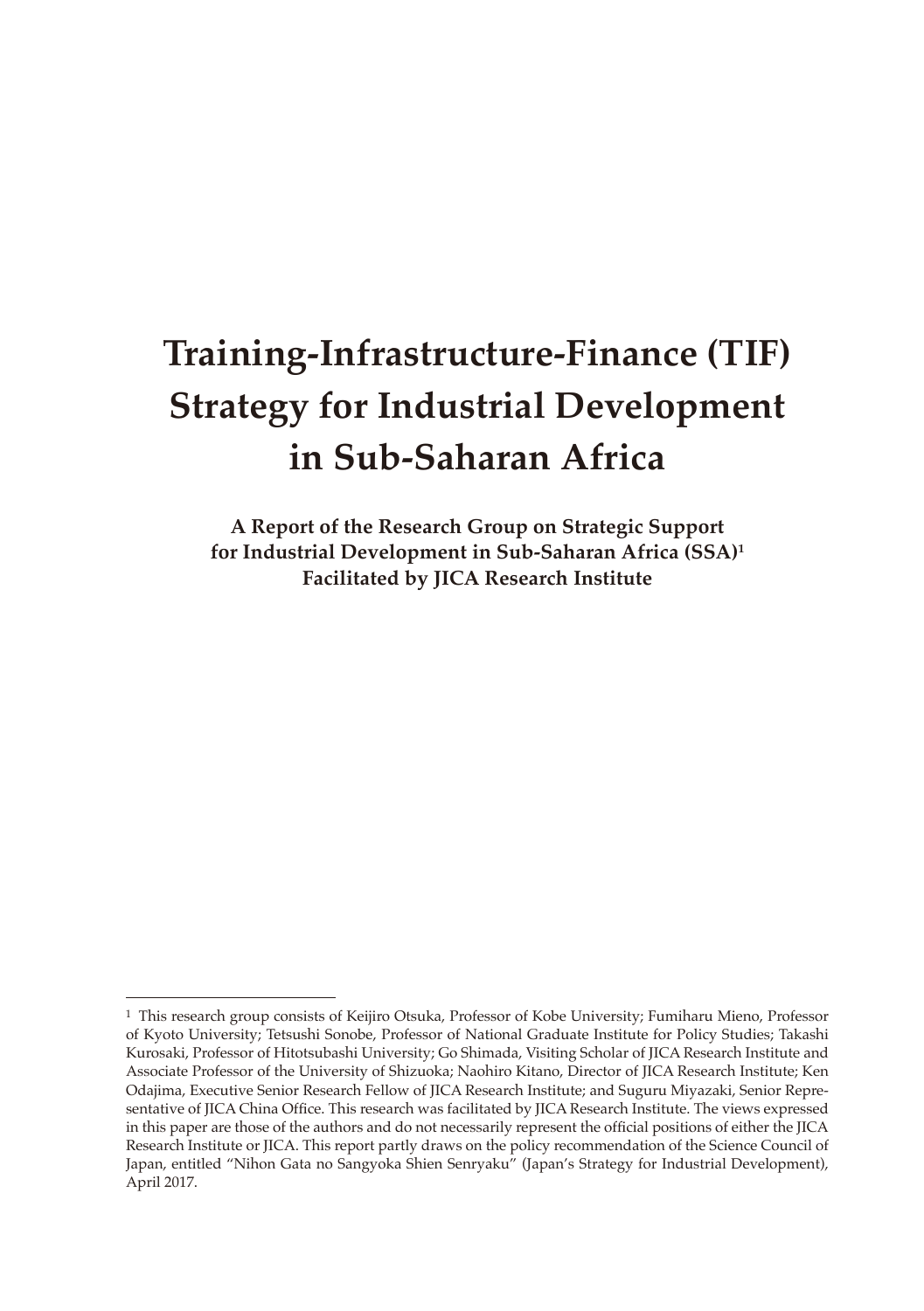## **Executive Summary**

## 1. Background

We fully support the Millennium Development Goals (MDGs) and the Sustainable Development Goals (SDGs) declared by the United Nations, which provide critically important development objectives—notably reducing and eradicating poverty—to be achieved by the international societies. In order to achieve such goals, it is imperative to create decent employment opportunities for the poor. Indeed, it is the development of labor-intensive manufacturing industries that provides ample job opportunities for women, youth, and other vulnerable groups, thereby making it possible to achieve inclusive growth in developing countries.

However, there is no universally accepted effective strategy to develop industries. Therefore, in this article we propose new policies to promote industrial development. We contend that the key to achieving industrial development is to design effective development strategy with a special emphasis on the investment in human capital in general, and managerial human capital in particular. Japan is uniquely suited for this task because it has ample experience supporting the miraculous development of East Asian countries. Thus, we attempt to propose a strategy to support industrial development in Sub-Saharan Africa (SSA), which is now eager to achieve industrial development, based on Japan's experience in East Asia as well as emerging insights generated by development economists and numerous findings from our own field studies in SSA.

## 2. A Proposal

There are industrial clusters in most countries in SSA that are most often characterized by the geographical concentration of micro, small, and medium-sized enterprises in a small area, even though they are not supported by the government. Examples are garment, leather shoe, weaving, metal processing, furniture, and food processing industries. Their development is spontaneous and obviously market-led. This strongly indicates that developing countries in SSA potentially have a comparative advantage in such clustered industries, even though they are mostly stagnant at present. Identifying such industrial clusters is a prerequisite for industrial development before implementing our recommended development strategy. It is also important to note that these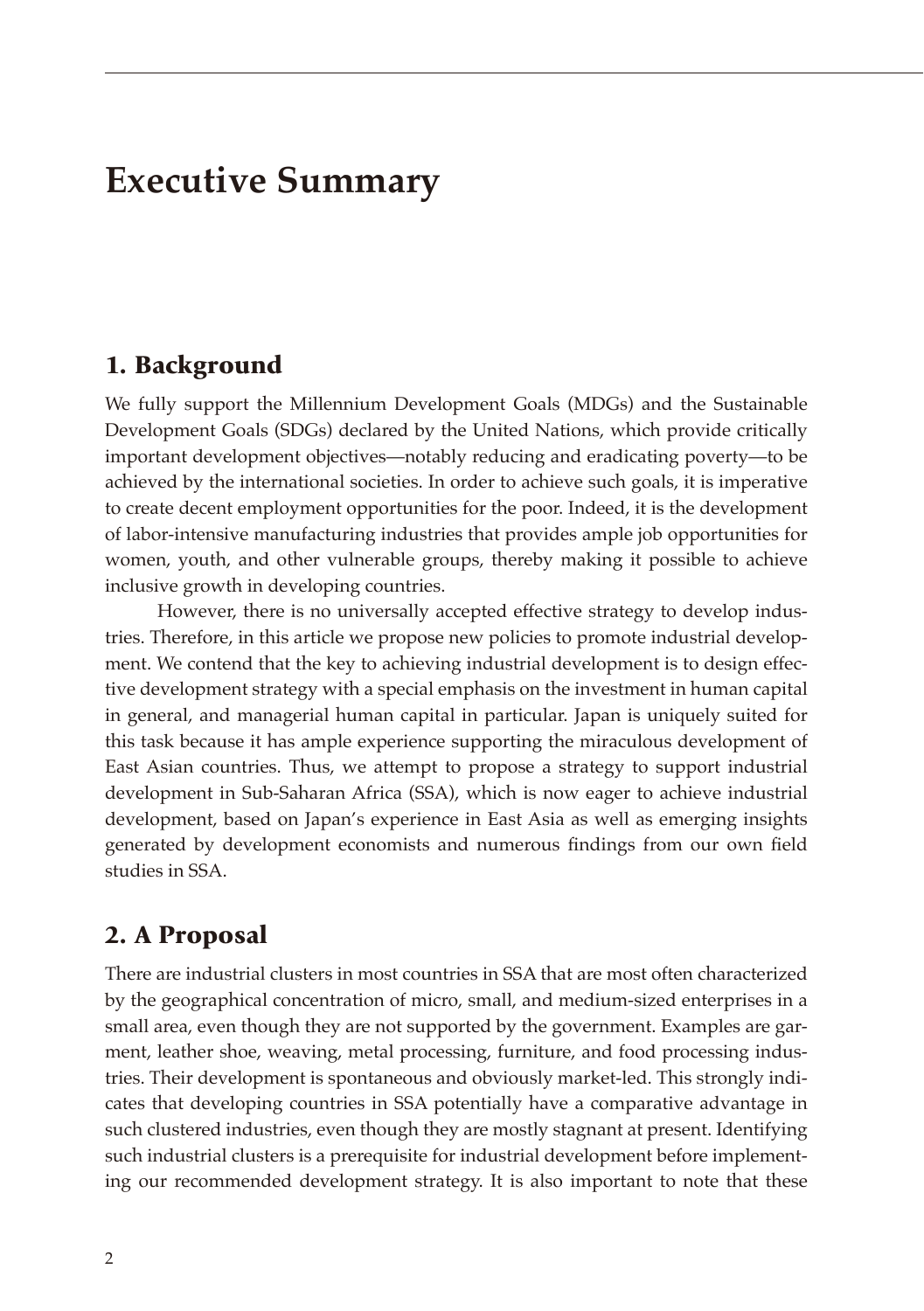industries are highly labor intensive and, hence, appropriate for SSA, which is endowed with an abundance of unskilled labor.

We consider the following three major policy instruments: (1) investment in human capital in general and managerial human capital of entrepreneurs (owners and manager of enterprises) in particular; (2) investment in infrastructure, particularly the establishment of industrial parks or zones; and (3) financial support for competent entrepreneurs. We also recognize that the attraction of foreign direct investment (FDI) should be an integral part of long-term development strategy, as foreign enterprises provide not only capital but also advanced technology and management know-how. The central question is: given the limited budget and human resources for industrial development, how shall we combine these policy instruments for successful industrial development? To be specific, we would like to offer the following three intimately related components of the development strategy: sequential support, linkage with FDI, and continued investment in human capital.

### *Sequential Support*

We recommend that official development assistance (ODA) for industrial development, as well as industrial policies in developing countries, should follow the sequence of support measures beginning with training of entrepreneurs followed by infrastructure investment and financial support. It is obvious that industry will not develop without competent entrepreneurs, even if we invest in infrastructure and provide financial support. Entrepreneur training is known to be effective not only in nurturing entrepreneurship but also making it possible to identify promising and non-promising entrepreneurs. Thus, targeted support for competent and promising entrepreneurs becomes possible following the training. This is why we argue that the first step for the support of industrial development is to invest in human capital of entrepreneurs, who are the major decision-makers. Specifically, we recommend the training of the Japanese-style Kaizen management, which is designed to facilitate coordination of the division of labor between managers and workers, between production divisions, and between workers. The total quality control achieved through joint participation of managers and many workers is just one of many successful examples of Kaizen management activities. To date, many studies have found that Kaizen management training has a significant impact on management practices and enterprise performance in developing countries.

As is well-known, investment in human resources tends to be socially suboptimal because of the financial constraints as well as positive spillover benefits. Furthermore, recent studies find that entrepreneurs in developing countries under-estimate the value of management and technological training. Thus, there are clear justifications for such training offered by the public sectors and donor agencies.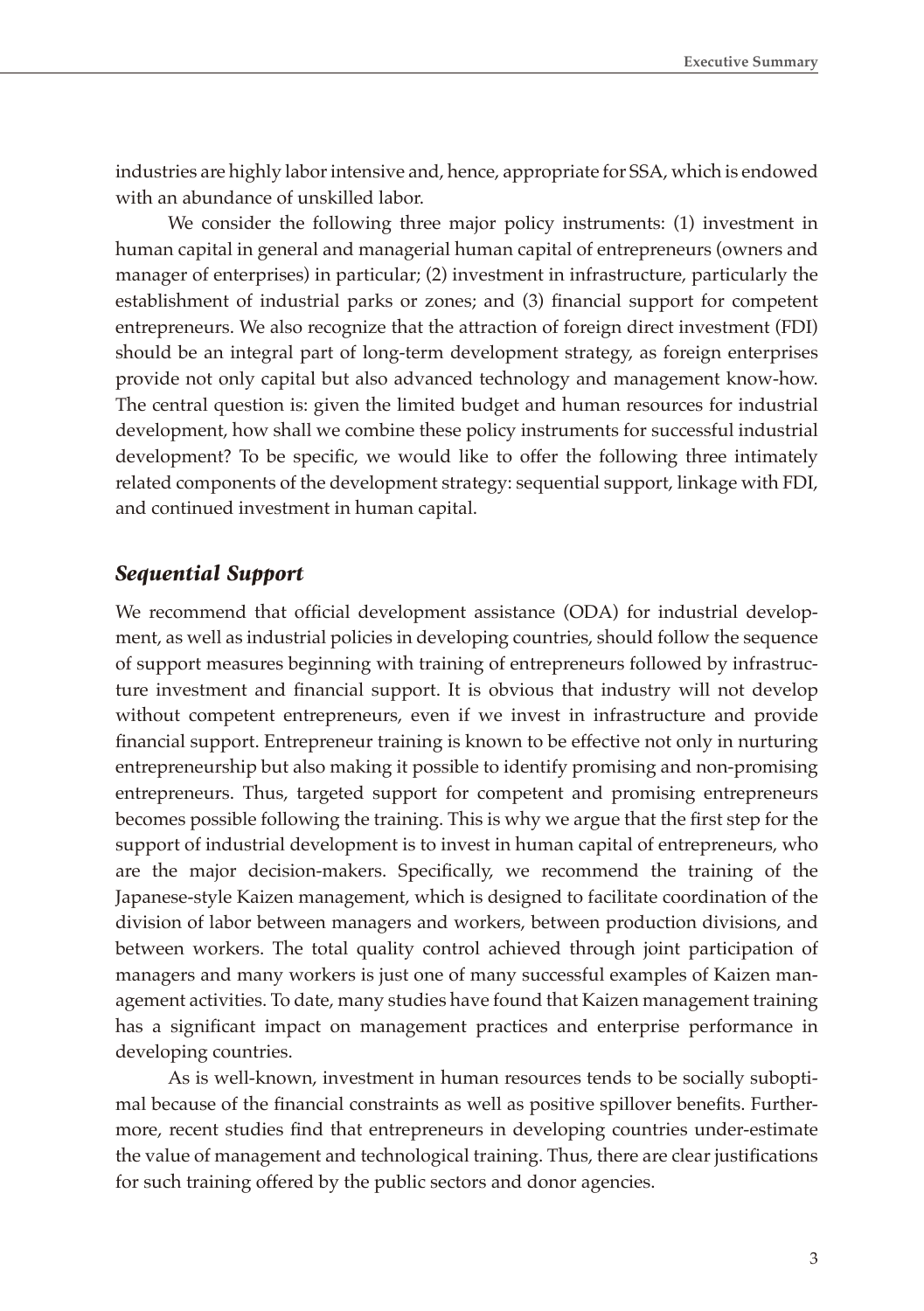Promising entrepreneurs, who have acquired through training new useful technological and managerial knowledge, would likely introduce new ideas, which may not be labeled "innovations" but "important improvements," and expand their businesses, including the establishment of new factories in industrial parks. Since industrial parks are equipped with public goods, including utilities and transportation and communication facilities, it is the role of government or donor agencies to construct them. While commercial banks will provide funds to expand current operations of innovative entrepreneurs, they may not support the huge investments required to build new factories and install new machinery and equipment in industrial parks. Thus, financial support for such investment by the public sector and aid agencies is likely to be indispensable, given the underdevelopment of financial sectors in many developing countries.

Thus, we propose sequential support for training, infrastructure, and finance (or TIF in short). We are not, of course, arguing that no infrastructure investment should ever be made until training of entrepreneurs is completed. The point is that the rate of return to investment in infrastructure tends to be higher when the ability of potentially promising entrepreneurs has been enhanced. In other words, the proposed sequence is logical, and in practice the steps may overlap rather than being completed one at a time. This point should be articulated to policymakers in developing countries, since the idea of starting with the investment in the human capital of entrepreneurs is novel. The identification of promising entrepreneurs, who should receive favorable locations in industrial parks is also important. For this purpose, the training of entrepreneurs is useful because competent entrepreneurs who have received the training can be identified through the changes they make in their management policies. Similarly, effectively targeted financial support is possible if promising entrepreneurs can be identified after the training. Therefore, the training of entrepreneurs must be an entry point to industrial development. There is supportive evidence that shows high returns to investment in the training of entrepreneurs even without any other policy supports.

### *Linkage with FDI*

FDI has been increasing much faster than ODA and, as a result, the former exceeds the latter by a wide margin. Since FDI brings not only capital but also advanced technological and managerial knowledge to developing countries, it can potentially have more profound impacts on the development of industries in developing countries than ODA. This does not imply, however, that ODA is unimportant.

On the contrary, ODA must play the role of vanguard in attracting FDI. Multinational enterprises (MNEs) would not invest in developing countries without fully equipped industrial parks and certain development of supporting industries, such as machinery and metal-processing industries that can maintain and repair machinery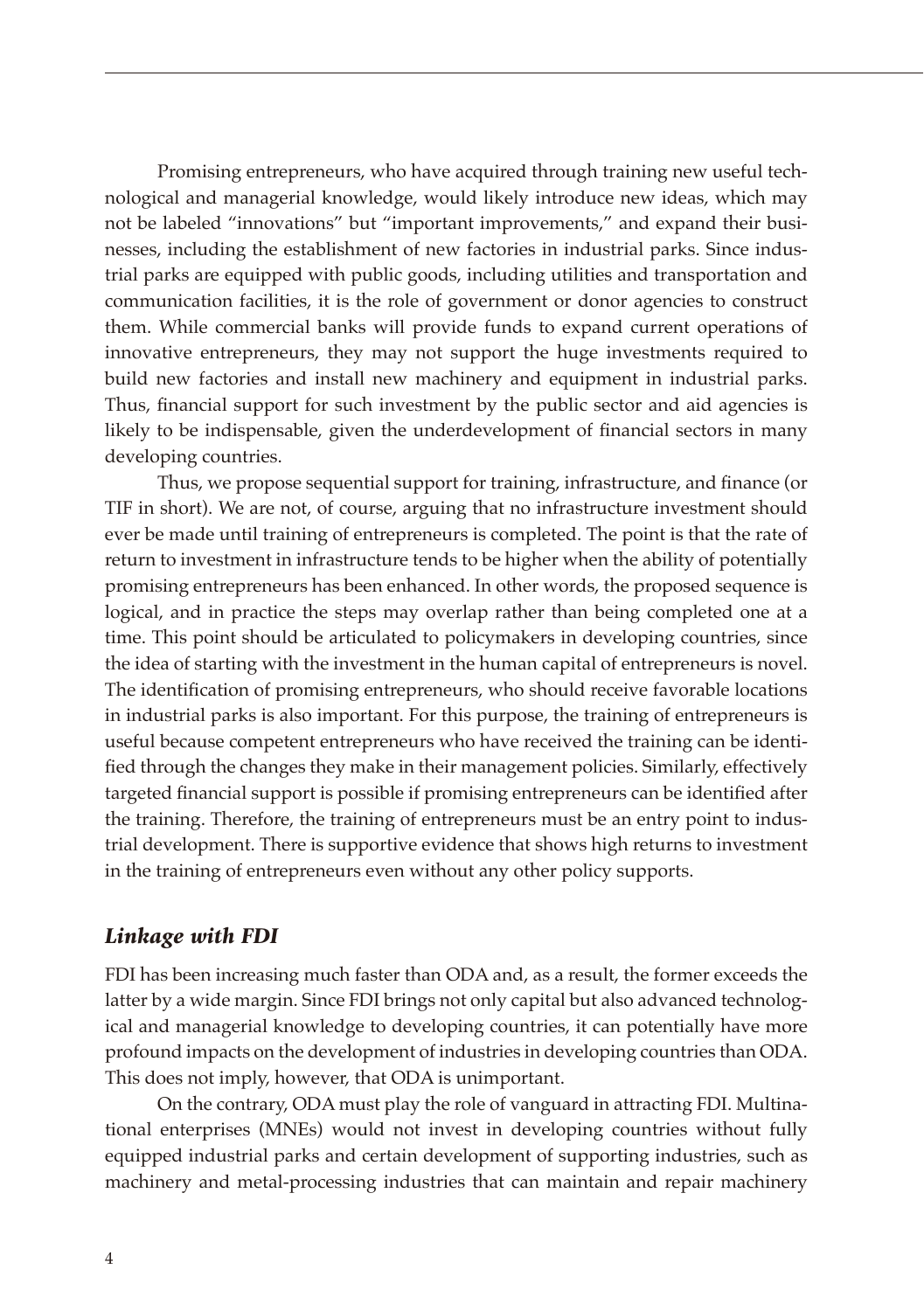installed by MNEs and supply simple parts and components. MNEs would also hesitate to invest in countries where disciplined industrial workers are not available. All these arguments strongly suggest that ODA can play a critical role in attracting FDI by creating favorable production environments through the training of entrepreneurs, investment in industrial parks, and provision of financial support.

We would like to argue that from the beginning, the TIF strategy should aim at attracting FDI. For this purpose, it makes sense to invite MNEs interested in FDI in the future to participate in designing and supporting the training of entrepreneurs, because it is MNEs that are knowledgeable about the types of entrepreneurship abilities required for industrial development in developing countries. For effective training at this stage, it is critically important to generate a new cohort of highly competent management consultants in SSA.

### *Need for Continuous Human Capital Investment*

It is a mistake to assume that once FDI is made, domestic enterprises automatically learn advanced technologies and management methods and, consequently, develop rapidly. The reality is that affiliates of MNEs make every effort not to disclose their technologies and management knowledge to rival companies. In fact, it is a common observation that horizontal spillovers, i.e., non-market knowledge transfers from MNEs to domestic enterprises in the same industry, are largely absent. The major beneficiaries from MNEs are domestic enterprises in upstream industries, which provide parts and components to foreign affiliates. Typically, such enterprises are subcontractors, who receive orders from foreign affiliates with materials and production instructions. In order to secure cheap and high-quality parts, foreign affiliates have incentives to provide production training for entrepreneurs and workers in such domestic enterprises.

Those domestic enterprises are subordinate to foreign companies, as long as they are not engaged in marketing research, technology choice, the procurement of inputs, production design, or marketing including branding. These non-production activities are known to be core competencies of MNEs, and are a major source of profit. Thus, affiliates of MNEs do not have incentives to disseminate knowledge of pre- and post-production activities to competing domestic enterprises. In other words, domestic enterprises cannot improve profitability and productivity dramatically unless they somehow acquire knowledge and abilities to carry out pre- and post-production activities. This explains the further need for investment in human capital of entrepreneurs, particularly capacity to absorb advanced technologies and management knowledge from foreign affiliates, supported by the public sector and aid agencies. In all likelihood, such acquisition of new knowledge will lead to "innovations" or major changes in the efficiency and profitability of enterprise performance.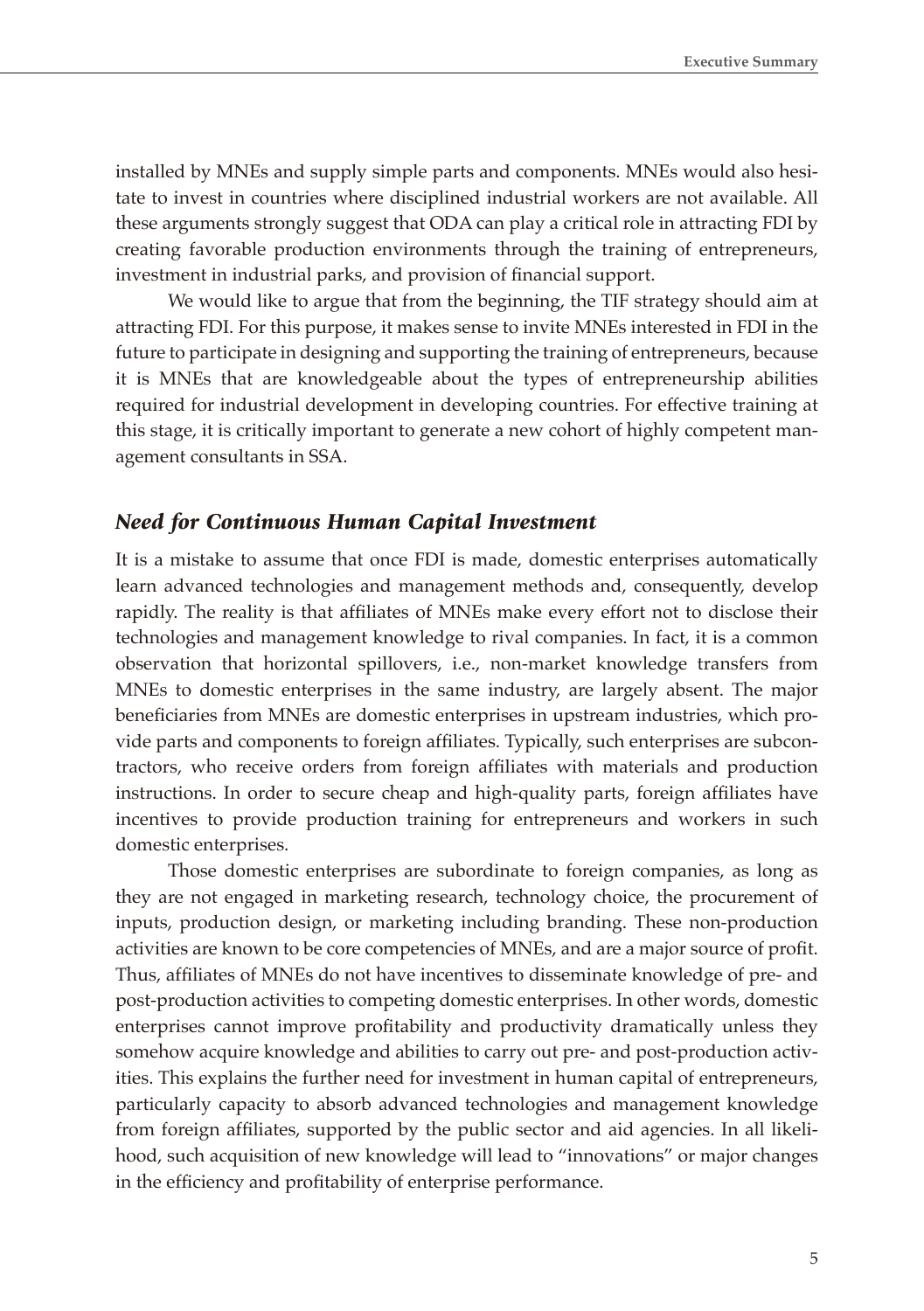Figure 1 summarizes the logical steps of the TIF strategy supplemented by FDI and advanced training and investment in human capital, which is expected to lead to sustained industrial development. While the "training" is placed in the beginning and at the end in this figure, it's important to note that since training takes time, it is likely to be more appropriate to continue training of entrepreneurs and human capital investment throughout the industrial development process.

### **Figure 1. A Recommended Logical Sequence of Industrial Development Policies**

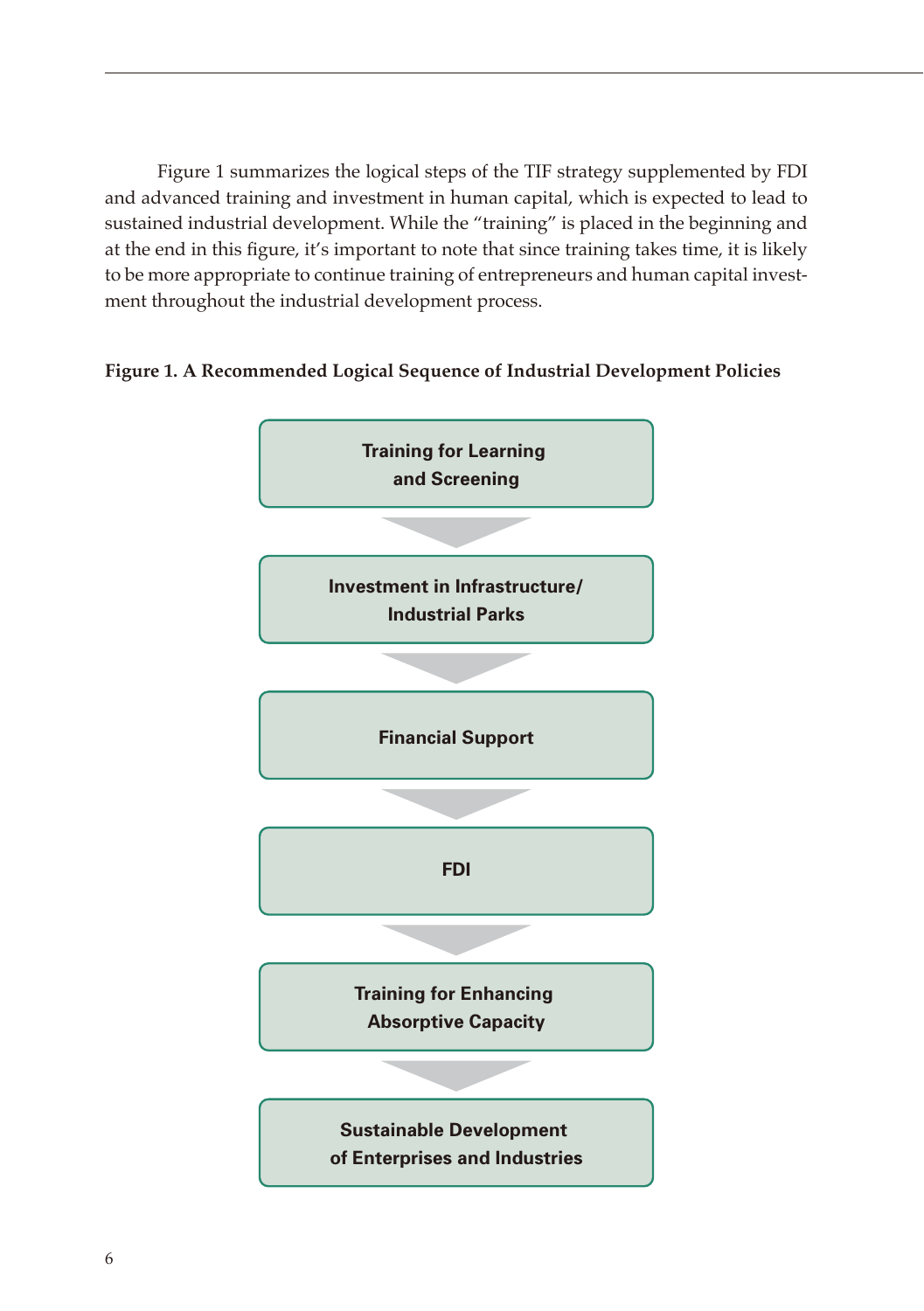## 3. A Plea for Concerted Efforts

Concerted efforts of practitioners, MNEs, and economists are needed to design an effective TIF approach in practice. Due considerations must be given to the unique features of SSA, which can be significantly different from those of Asian countries. Furthermore, success or failure in each step of the TIF approach, including investment in infrastructure and financial support for competent entrepreneurs, hinges on the development of both managerial and technical human resources capable of effective operation and maintenance. In fact, the Japanese ODA has been especially successful when it has executed appropriate human resource development projects during each step. If concerted efforts are made successfully, we are wholly confident that the TIF strategy will be conducive to industrial development in SSA, because our proposal is based on Japan's ample experience in assisting with industrial development in East Asian countries and the findings of empirical studies on industrial development conducted in SSA and other developing countries.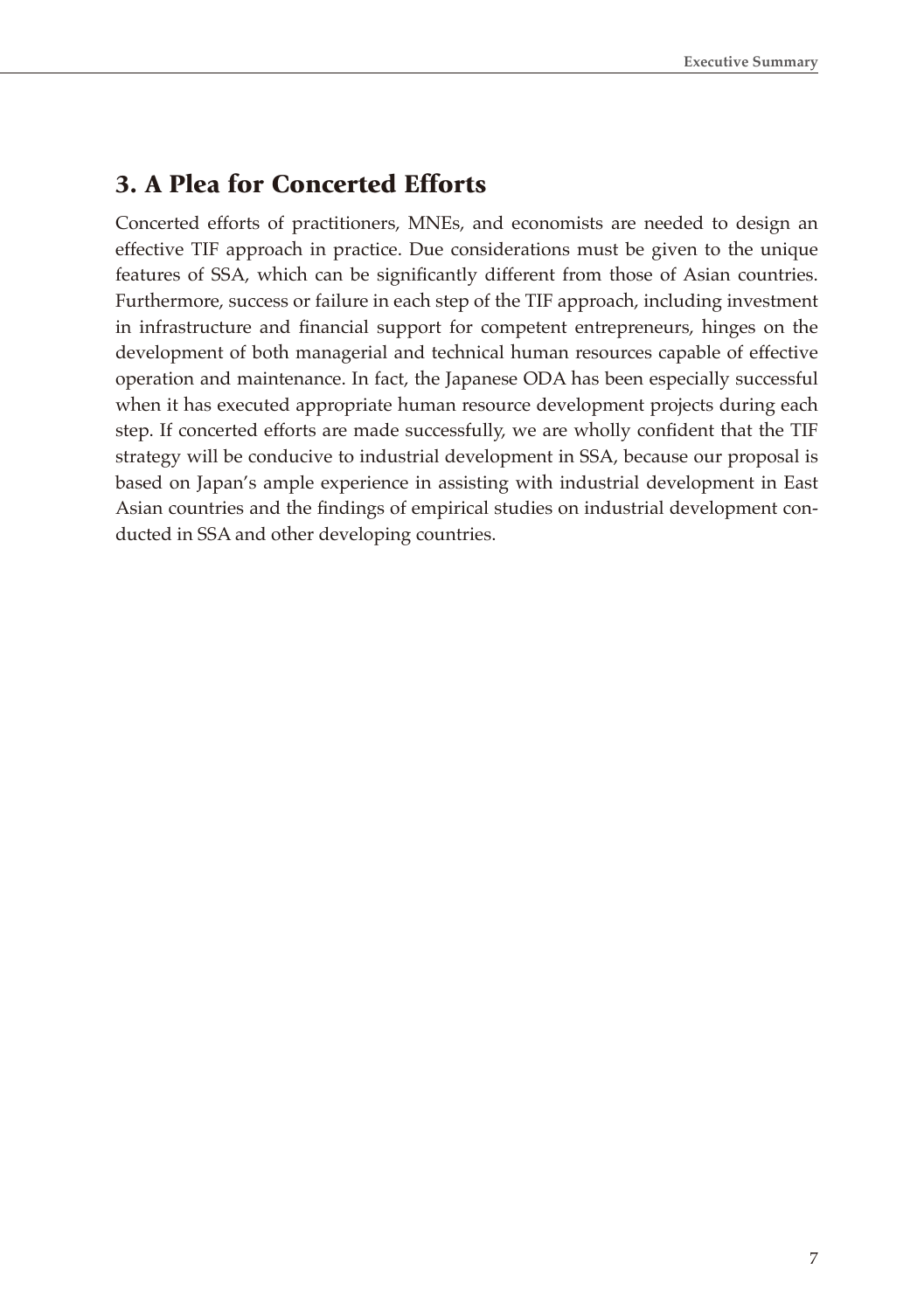## **I. Introduction**

Eradication of poverty in the world is one of the main goals of the international society. Indeed, included among the United Nation's MDGs was the goal to cut the poverty ratio in half from 1995 to 2015. Some of the eight development goals, including halving poverty, were achieved, but some other goals were not. Hence, the SDGs were announced in 2016, with 17 goals and 169 targets with an unchanged or even increasing emphasis on reducing the incidence of poverty. Although we fully support the idea of setting up such goals, they are not very useful unless we find strategies to achieve them. Yet, to the best of our knowledge, there has been little discussion about effective development strategies to achieve the MDGs and the SDGs. Thus, there is no universally accepted effective strategy to develop industries.<sup>1</sup>

In order to reduce poverty, build peace in conflict-affected countries, and rehabilitate the devastated economy in disaster areas, it is imperative to create decent employment opportunities for the poor and the vulnerable by developing labor-intensive manufacturing industries. Furthermore, the creation of factory jobs for women tends to improve women's economic and social status (Heath and Mobarak 2015). Thus, the development of industries ought to be a central theme of development issues.2 The sole purpose of this proposal is to specify an effective strategy to develop industries for poverty reduction and inclusive income growth in SSA.

Japan is uniquely suited for the task of formulating an effective strategy for industrial development because it has been assisting in the miraculous industrial development in East Asian countries. Thus, this proposal heavily depends on the Japan's experience in assisting East Asian countries in the last several decades as well as insights generated by recent empirical studies of industrial development including our own research in Asia and SSA (Sonobe and Otsuka 2006, 2011, 2014). We are hoping that this proposal contributes to the establishment of "public goods" useful for the development of manufacturing industries in many countries in SSA.

More specifically, we propose a logical sequence of support measures beginning

<sup>1</sup> For example, World Bank (2012) discusses the importance of creating productive jobs, but not a strategy to do so.

<sup>2</sup> Needless to say, the development of agriculture is also a critical development issue in SSA (Otsuka and Larson 2013, 2016; Otsuka et al. 2016). Agriculture, however, does not offer ample employment opportunities for the poor (David and Otsuka 1994; Otsuka et al. 2009; Estudillo and Otsuka 2016), so the development of the nonfarm sector is indispensable for inclusive economic development.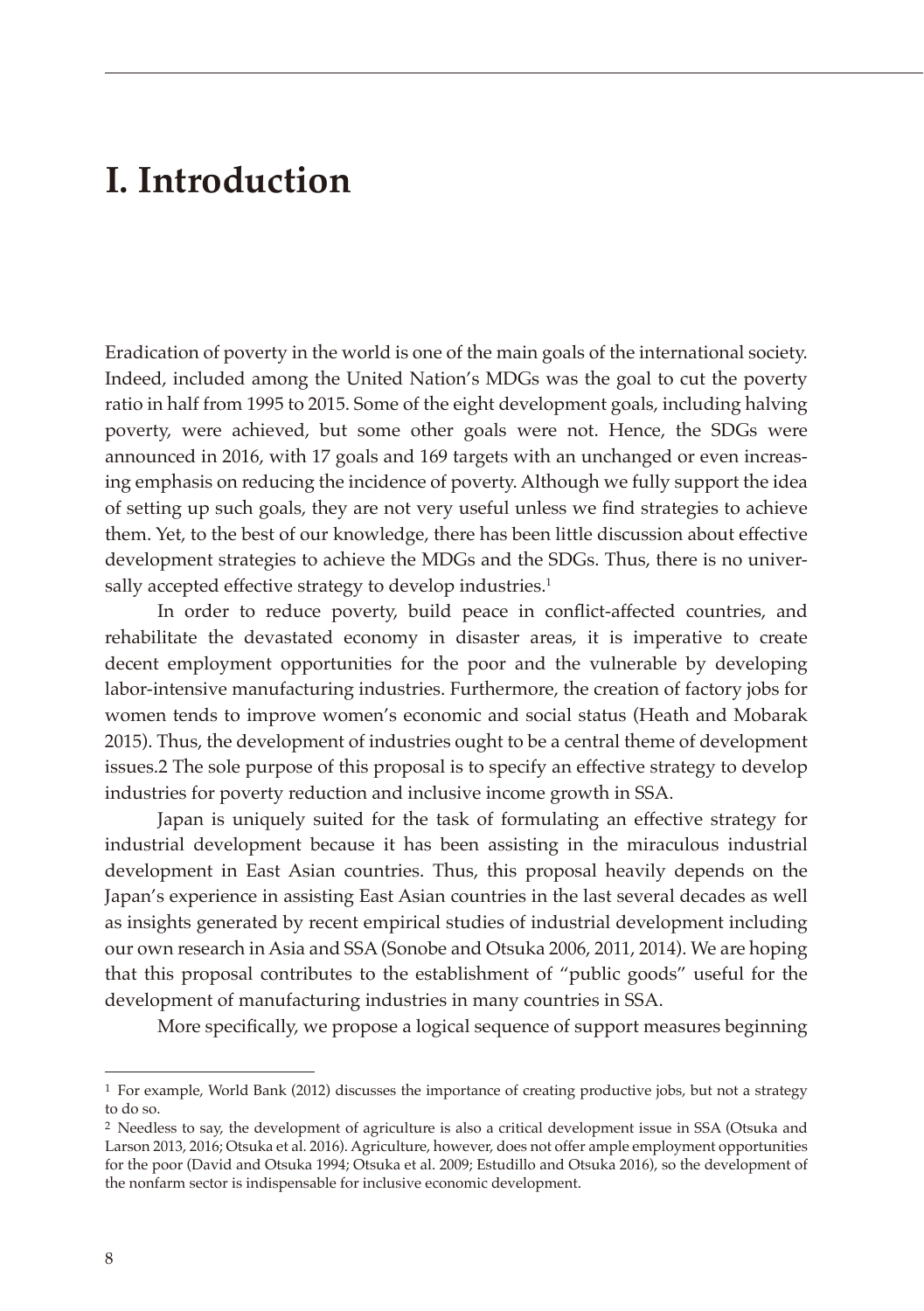with training of entrepreneurs followed by investment in infrastructure and financial support, with the aim of attracting foreign direct investment (FDI) and facilitating learning from FDI. We call our strategy—consisting of training, infrastructure investment, and financial supports—TIF. The rate of return to investment in infrastructure, including industrial parks, will be low, if there are few promising entrepreneurs. Thus, investment in human capital of entrepreneurs should precede investment in infrastructure. While we do not argue that training workers is unimportant, we believe that the training of entrepreneurs, who are major decision makers, has often been neglected in the past. We also do not argue that the proposed sequences must always be followed strictly in a step-by-step way over time. In practice, training, investment in infrastructure, and financial support may be carried out simultaneously. In other words, the proposed sequence is logical, but not intended to be strictly followed as discrete steps. The point we would like to emphasize is that the rate of return to investment in infrastructure tends to be high when the ability of potentially promising entrepreneurs has been enhanced.

Training of entrepreneurs is useful not only for improving the ability of entrepreneurs but also for identifying promising and non-promising entrepreneurs. Thus, targeted support for admitting promising enterprises to industrial parks and providing financial support to them becomes feasible after the training of entrepreneurs.

More fundamentally, we advocate this approach because (1) adequate training of entrepreneurs and investments in infrastructure are not amenable to market mechanisms, (2) considering the underdevelopment of financial sectors in developing economies, there is a room for the government and aid agencies to provide financial support, and (3) the TIF approach is likely to play the role of vanguard in attracting FDI by establishing a favorable production climate for FDI. We must note, however, that FDI does not immediately lead to the development of industries in developing countries because foreign enterprises have incentives to protect production and management know-how from competing enterprises. In order to facilitate learning from FDI, further investments in human capital of entrepreneurs as well as workers are required so as to enhance the absorptive capacity of the local enterprises.

Our proposal must be compatible with self-help efforts of developing countries interested in industrial development. We are willing to discuss our recommended strategy with policymakers in SSA for deepening the understanding of the thrust of our proposal.

The rest of our proposal is structured as follows. In Section II we review the emerging literature on industrial policies in SSA, and explain why our approach, which emphasizes investment in human capital, is recommended. We discuss why the sequence of policy measures is expected to be effective for industrial development in Section III. Section IV concludes this proposal by recapitulating the essence of our proposal.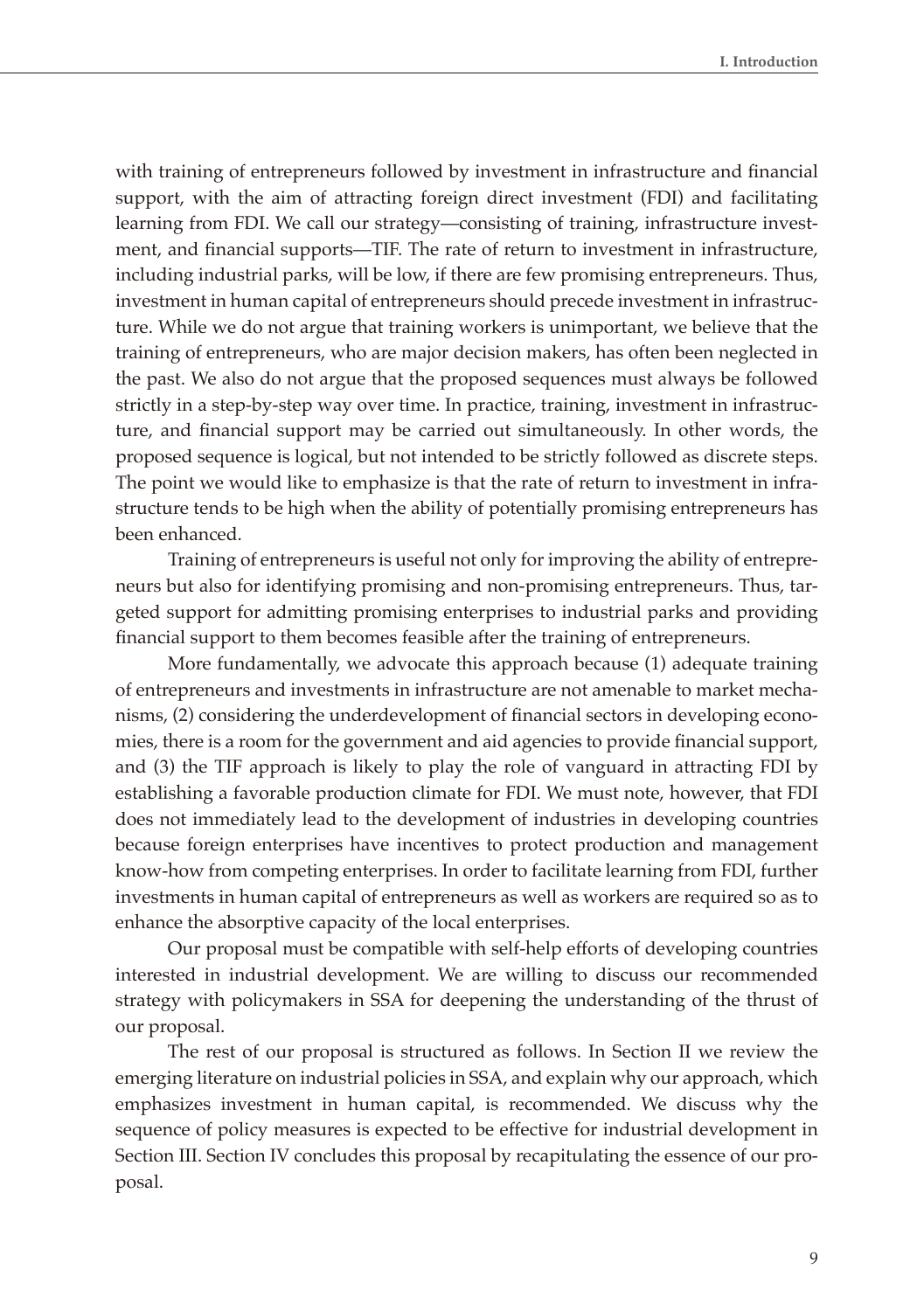# **II. What Is Missing in SSA?**

Lin (2014) argues that to be successful industrial development must follow the comparative advantage of the economy, whereas Chang (Lin and Chang 2009) argues that developing countries should adopt proactive industrial policy which takes into account a dynamically changing comparative advantage. We fully agree with their arguments that the industrial policy should support the development of industries which have and will have comparative advantages. However, it is not clear how to identify such industries or whether the government can find them without major failures (Kruger 2011). Yet, in principle, we advocate the development of labor-intensive industries in SSA, where cheap labor is abundantly available.

Lin appears to assume implicitly that there are no spontaneously developed industries in SSA, suggesting that promising industries are missing in SSA. According to our own and others' researches in SSA (Sonobe and Otsuka 2011; Higuchi et al. 2016; Mano et al. 2012; Oyeyinka and McCormick 2007), however, there are a large number of informal industrial clusters in SSA. They have spontaneously formed and, hence, are obviously market-led. Many of them are slowly developing but the fact is that such industrial clusters have emerged without any support by the government. This implies that these clustered industries have clear comparative advantages. We argue that we should support the development of such clustered industries, which have the potential to grow and become formal sectors. Our argument is in line with the finding of Hidalgo et al. (2007) that industrial development entails continuous processes of upgrading the quality of products and production processes and developing slightly new products, rather than the sudden emergence of new industries.

Without any doubt, a major source of industrial development is technological progress, whose major source is learning useful knowledge from abroad, particularly in developing countries. Since acquired useful knowledge spills over, the private benefit of knowledge acquisition is exceeded by the social benefit, which results in inadequate learning and "missing knowledge." Thus, Noman and Stiglitz (2015, 2016) recommend that the government in developing countries should play the role of catalyst in facilitating learning useful knowledge from abroad. We agree with their arguments and extend them by arguing that critically "missing" knowledge is that of the efficient management of enterprises, based on our own empirical research in SSA (Sonobe and Otsuka 2011, 2014). The acquisition of such missing knowledge will promote the structural change of Africa from a lower productivity sector to higher productivity sector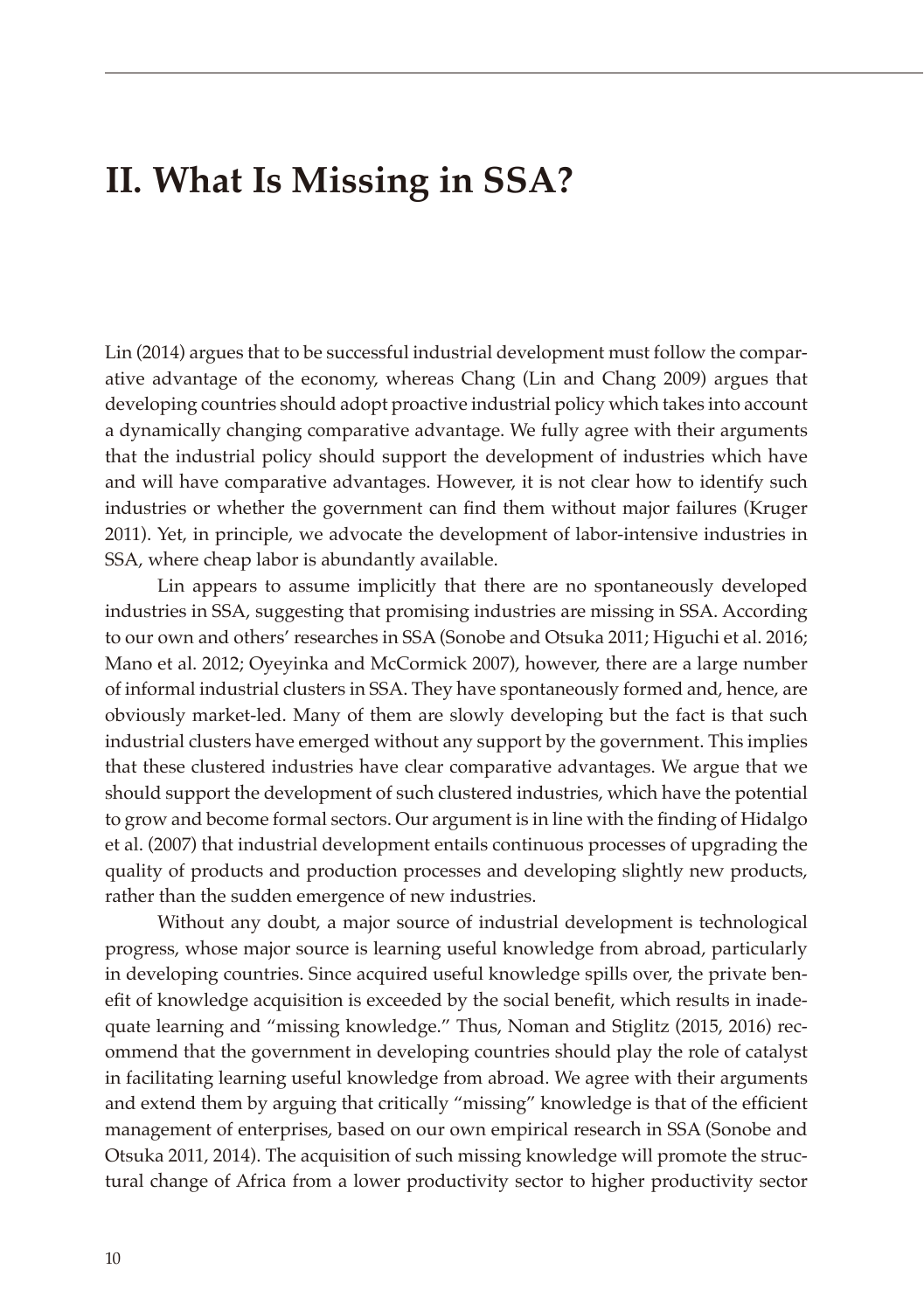(Page 2015; Page and Tarp 2017; Newman et al. 2015, 2016).

It is true that not only management knowledge but also a trained workforce, infrastructure, and efficient credit markets are missing in most developing countries. There is no question that such missing factors are constraints on growth. Thus, it appears useful to remove major constraints, as is argued by Hausmann, Rodrick, and Velasco (2008). We must recognize, however, that if we remove one constraint, other constraints appear, so that we have to anticipate changes in major constraints when we formulate an effective industrial policy. For example, the lack of infrastructure may not be a major constraint when there is no growing firm. It becomes a major constraint, however, when a number of trained entrepreneurs plan to expand their operations. According to our research, training of entrepreneurs has high pay-offs even without investing in infrastructure and providing cheap credit, because trained entrepreneurs use the existing resources more efficiently (Sonobe and Otsuka 2011, 2014; Higuchi et al. 2016; Mano et al. 2012). Subsequently, those entrepreneurs who wish to expand their businesses face such constraints as congestion, the lack of spacious industrial parks, and credit for constructing new factories. That is why we argue for the logically right sequence of investing in entrepreneurial talents, infrastructure, and credit system is the key to the successful industrial development.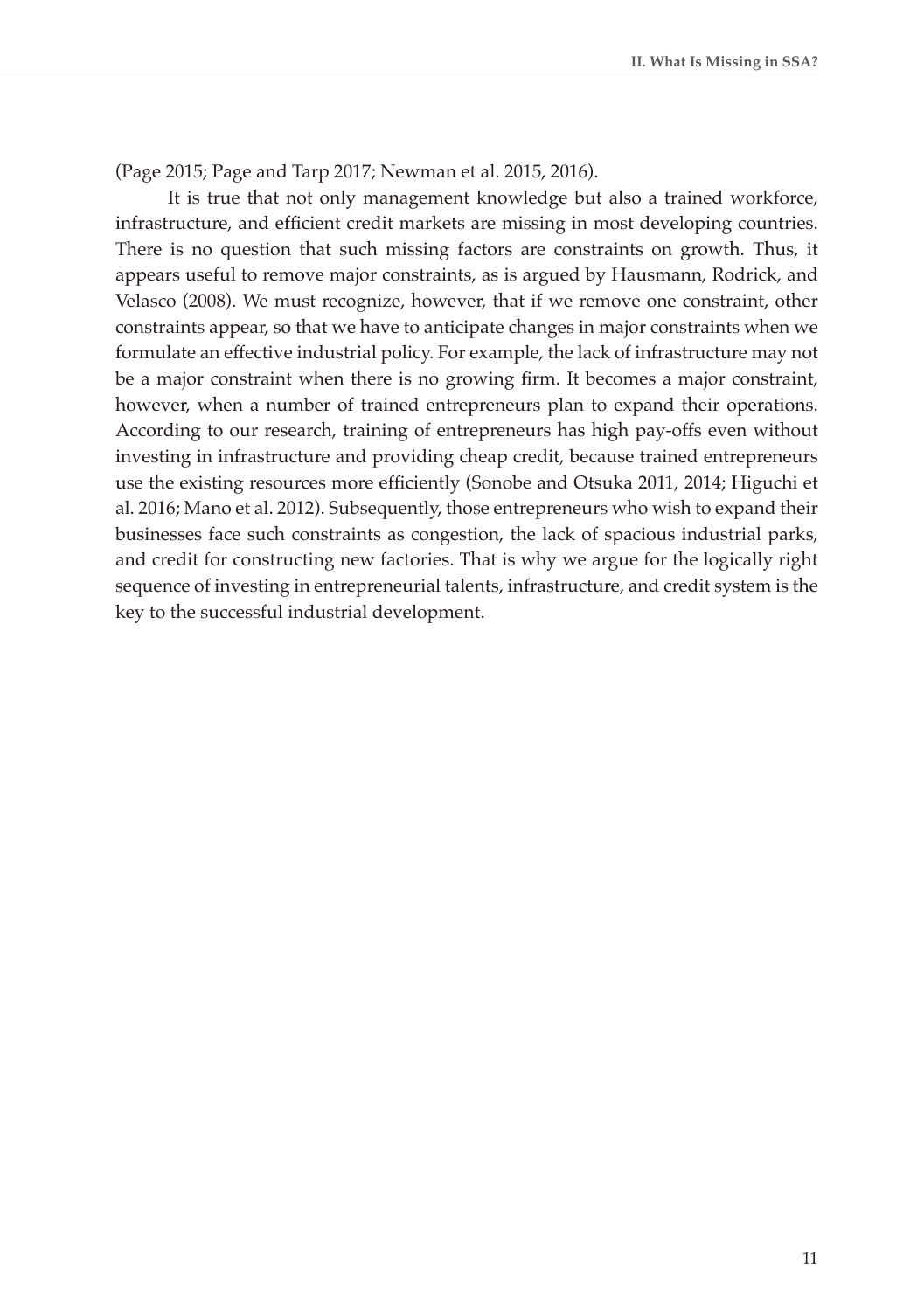# **III. Major Components of Strategic Support**

Although we advocate a logically sequential support for industrial development from training of entrepreneurs to infrastructure investments and financial support, we do not argue that investment in infrastructure or financial support should be delayed until the training of entrepreneurs is completed. Our proposed sequence is sequential but may overlap or may even be reversed over time. Thus, training, infrastructure investment, and financial support may be made in parallel or additional training may be required after investments in infrastructure are made because an inadequate supply of entrepreneurial talent is later found to be a major bottleneck on further development. The important point is that the training of entrepreneurs confers substantial benefits even without improving infrastructure and providing financial support (Mano et al. 2012; Sonobe and Otsuka 2014; Suzuki et al. 2014; Higuchi et al. 2015, 2016). Furthermore, we expect that such training will enhance payoffs to investment in infrastructure and provision of financial support by enhancing the ability of entrepreneurs and making it possible to identify promising and non-promising entrepreneurs. Thus, the training of entrepreneurs ought to be an effective entry point to industrial development.

Competent entrepreneurs, who take the training program, will likely want to apply newly learned management policies and adopt progressive management plans, e.g., employing more workers, installing more machines, and moving to industrial parks to construct new larger factories. It then becomes possible to offer targeted support for them by providing the space in industrial parks and financial support for the construction of new factories. Thus, the TIF approach relies on complementarity between training and investment in infrastructure as well as financial support.

Furthermore, the TIF approach is useful to lay foundations for attracting FDI. In fact, FDI is attractive to developing countries where industrial parks are set up and supporting industries have developed. Considering that the amount of FDI is nine times as large as ODA as of 2014, $^3$  and that foreign firms bring about improved technologies and management practices, it is of utmost importance to attract FDI. Anticipating FDI in the future, it is highly desirable to let MNEs participate in the design and implementation of the training program for entrepreneurs from the beginning.

It is a mistake to assume that once FDI is made, domestic enterprises

<sup>3</sup> FDI amounted to US\$136 billion, whereas ODA amounted to US\$16 billion in 2014 (https://www.jetro. go.jp/world/japan/stats/fdi.html,http://www.mofa.go.jp/mofaj/gaiko/oda/files/000137908.pdf).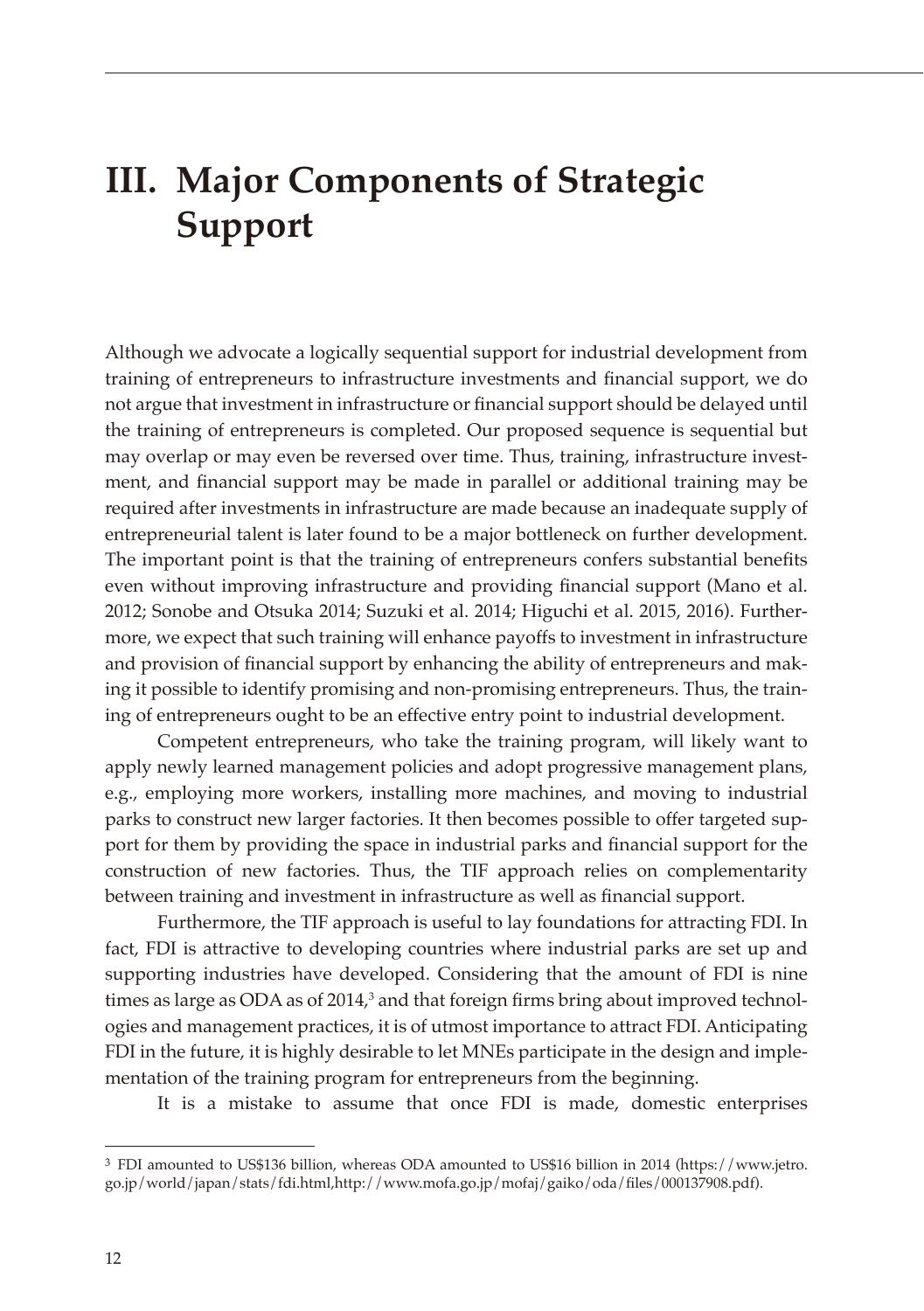automatically learn advanced technologies and management methods. It is commonly observed that horizontal knowledge spillovers from MNEs to domestic enterprises in the same industry are limited. The major beneficiaries from MNEs are domestic enterprises in upstream industries, which provide parts and components to foreign affiliates. Typically such enterprises are subcontractors, who receive orders from foreign affiliates as well as materials and production instructions. In order to secure cheap and high-quality parts, foreign affiliates have incentives to provide production training for entrepreneurs and workers in such domestic enterprises. But if these domestic enterprises passively receive orders and produce parts and components without undertaking market research, technology choice, procurement of materials, production designs, and marketing, they are unlikely to make sizable profits or grow. Such pre- and post-production activities are known to be core competencies of leading MNEs and a major source of profits (Humphrey and Schmitz 2002). In other words, in order to stimulate the development of domestic enterprises further, advanced management training becomes critically important after FDI is made. Thus, the TIF approach aims to attract FDI and to strengthen the absorptive capacity and management abilities of domestic enterprises.

## *III-1. Human Capital Investment*

A variety of human resources with different skills, knowledge, and talents are required for economic development. For example, distribution systems must develop with economic development to transport goods from one place to another, and hence there must be competent staff capable of managing ports, airports, transportation and communication systems, and storage and distribution centers. This illustrates how important it is to invest in human resources for economic development. We believe that particularly scarce but critically important human resources in developing countries are competent managers and owners of enterprises, whom we refer to as entrepreneurs (Bruhn et al. 2010). They are major decision makers and must play the role of innovators.

To be innovative, entrepreneurs must invest in their human capital. A lot of time, effort, and resources are needed for such investments. However, they cannot know in advance the quality of trainers, instructors, and teachers from whom they will learn and, hence, returns to human capital investments are uncertain. Moreover, employers may not be interested in investing in hired managers who have the potential to become capable entrepreneurs, because they may quit the current job in the future.<sup>4</sup> Therefore,

<sup>4</sup> The story about the training of 130 newly-recruited employees for garment production in Bangladesh by the Daewoo Corporation of Korea is well-known (Mottaleb and Sonobe 2011). Within two years after eightmonths of training in Korea, almost all of them left to start their own garment businesses.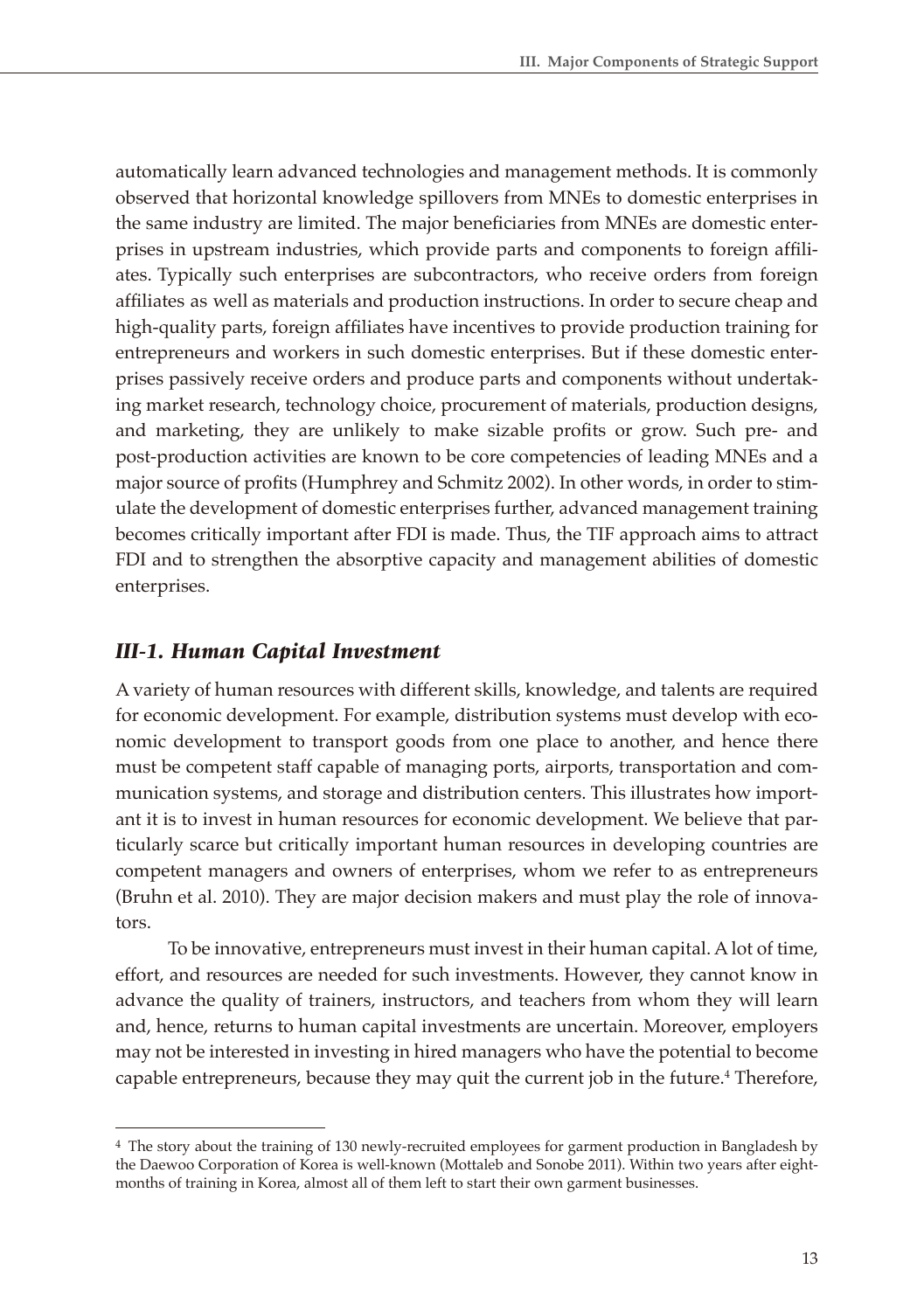we cannot assume that market forces lead to adequate investment in the entrepreneurial human capital. Governments in developing countries should guarantee the quality of trainers and support the training of entrepreneurs. If the government is not prepared to play such a role, donor agencies and international organizations should assist in the investment in the entrepreneurial human capital.

A useful lesson may be learned from the successful experience of Thailand's Eastern Seaboard Development Plan (1982-95). This was a regional development plan based on the construction of harbors, highways, and industrial parks with aims of reducing congestion in Bangkok due to successful industrialization and utilizing natural gas deposit discovered in Gulf of Thailand. The Japanese government supported of designing a development plan, provided loans, and assisted with FDI of Japanese companies in industrial parks. Furthermore, Japan invested in human capital of managers of infrastructures and employees of Japanese companies, particularly engineers and middle-level managers. As a result, huge industrial clusters of automobile production have been built with a large number of local enterprises and ample employment opportunities. According to ex-post assessment of the plan (Ariga and Ejima 2000), 30 thousand new jobs were created in Laem Chabang City, which is located in the middle of the plan, and more than 10 thousand new jobs were created in Map Tha Phut Industrial Estate in the 1990s when the plan was completed. This success was attributed to the coordination of investments in human capital, infrastructure, and factory buildings and other physical capital. Also noteworthy is the dissemination of Kaizen management, which emphasizes the participatory approach of workers to production management and quality control.

The quality of management has increasingly received the attention of development economists as a major factor affecting the performance of enterprises in developing countries, because it is found that firms in lower-income countries are significantly more likely to suffer from poor management than their counterparts in high-income countries (Bloom et al. 2016). Thus, it is recommended that aid agencies and international organizations assist governments in developing countries in institutional building toward the goal of spreading good management practices. Indeed, there have been a number of such projects and programs. The World Bank and International Labor Organization nurtured a number of trainers who can provide business development services and master trainers who can train trainers in a large number of developing countries. There have also been assistances directly given to local firms, not through the government, such as the provision of training programs for entrepreneurs under the names of women entrepreneur programs and MSE (micro and small enterprise) training programs. Micro finance institutions have also provided business development services for their potential clients.

In recent years, there has been a considerable increase in interest among development economists in assessing the impacts of these kind of management training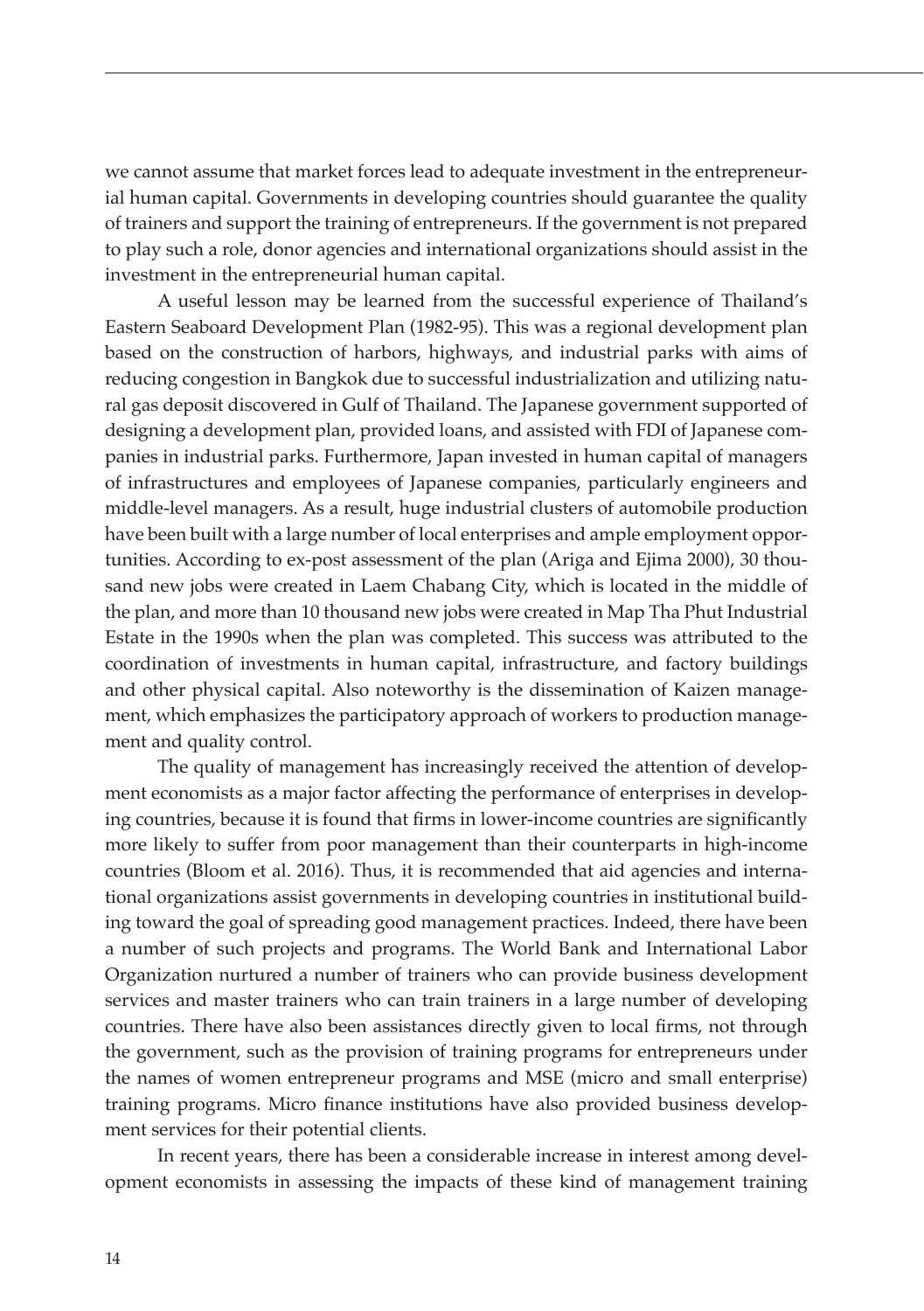programs on the trained enterprises by using randomized controlled trials (RCTs). Almost all such studies find that training has favorable effects on management practices, and several studies also find that training improved business performance measured in sales revenue, profits, productivity, etc. Nonetheless, such assistance programs and projects, to our knowledge, have not led to notable industrial development in the sense that a number of training participants have grown into large firms, thereby creating a large number of jobs, not to mention industrial development comparable to the Eastern Seaboard in Thailand. Presumably, the reason is that these assistances are intended to help those who start small or self-employed business and those who want to sustain their businesses. Few assistances are intended to help those who have been successful and are interested in substantially expanding their businesses by employing a large number of workers. Instead, they focused on financial literacy, how to make a business plan, elementary marketing, and entrepreneurship. Knowledge of these items is useful for any size of businesses, but it does not help entrepreneurs solve those problems that they would face when increasing the number of their employees. It is especially difficult to nurture an efficient work force with workers who are not educated, not accustomed to work as part of a team, or who do not aspire to acquire new skills. In industrial clusters or cities in developed countries in which a number of medium and large enterprises are located, small business owners can easily invite a former manager of a larger firm to teach them how to cope with the problems that arise from the expansion of operation and employment size. For the majority of entrepreneurs in low-income countries, however, such experienced advisors are unavailable and, hence, it is difficult for them to learn produhow to manage larger enterprises.

Potentially, low-income countries in SSA have a comparative advantage in labor-intensive industries due to the abundance of those who cannot earn high incomes and would accept the offer of low-wage jobs. Actually, however, such a potential advantage has not been realized because it is difficult to turn these people into efficient workers who supply effective labor at a low wage. For a low-income country to achieve industrial development on a large scale, the potential comparative advantage in labor-intensive industries must be actualized. It is true that the development of labor-intensive industries is not indispensable for high growth. It may be easy to raise the economic growth rate by making the country a focal point of outsourcing of call center services, data entry services, and other back office services from developed countries. As experienced already by India and the Philippines, however, this type of economic growth may end up with jobless growth that offer jobs to college graduates, but not to the less educated mass.

To achieve economic growth with equity, low-income countries ought to seek the development of labor-intensive industries, which in turn necessitate the dissemination of management practices and skills that allow firms to employ a large number of employees and turn them into effective labor force. Fortunately, there is an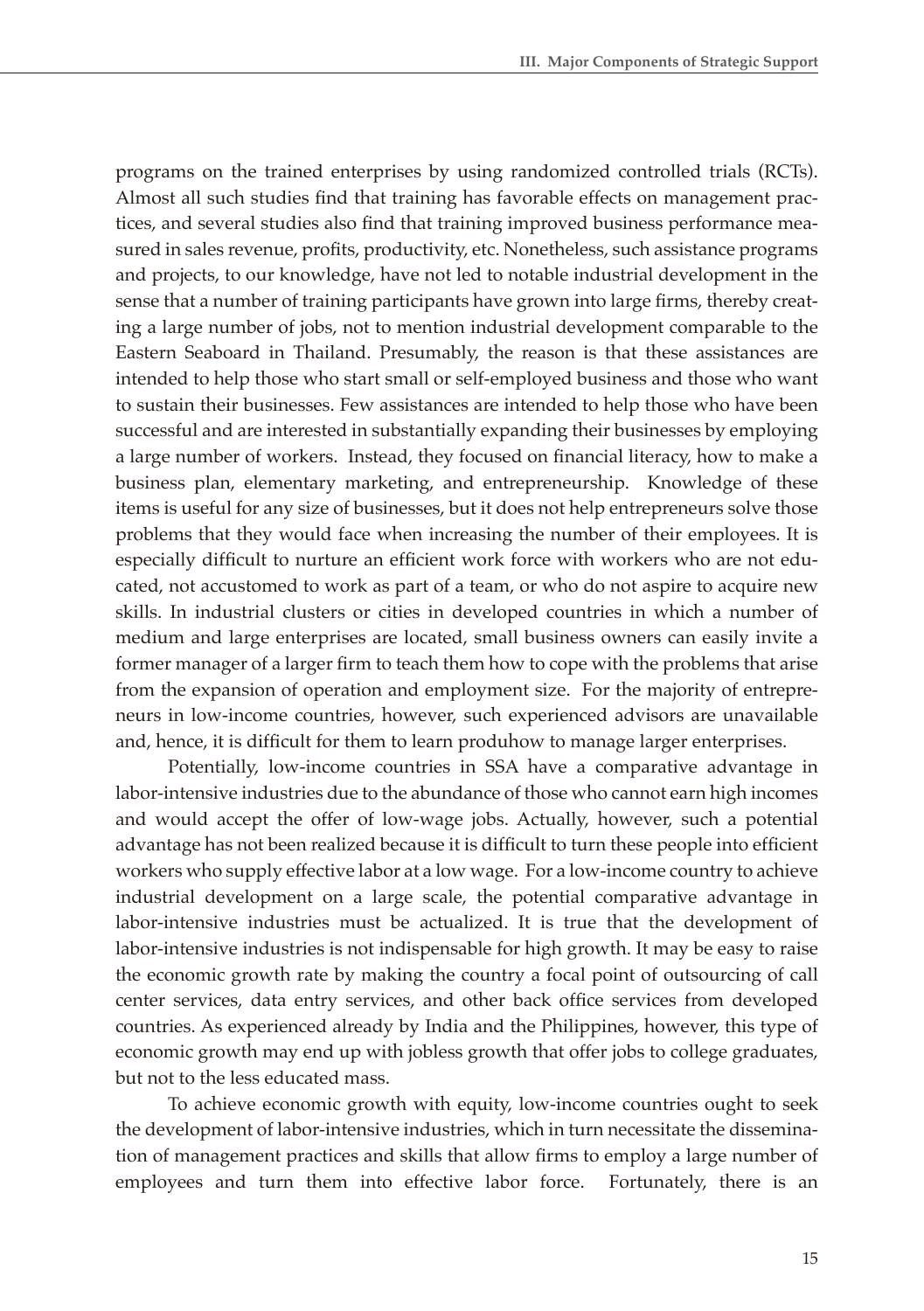inexpensive, human friendly approach to such management. It is called Kaizen. According to the Oxford Dictionary of English, it is "a Japanese business philosophy of continuous improvement of working practices, personal efficiency, etc." It is not just philosophical but also scientific, in the sense that it has been developed through observations and experiments by a number of firms.

Kaizen management is designed to facilitate coordination of the division of labor between managers and workers, between production divisions, and between workers. The total quality control achieved through joint participation of managers and workers is just one of many successful examples of Kaizen management activities. Indeed, RCT (randomized controlled trial) of Kaizen management for medium-size enterprises in the textile industry in India found a significant impact of Kaizen management training on management practices and enterprise performance (Bloom et al. 2013). Similar RCT in the garment industry in Vietnam also found a significant impact of Kaizen management training on management practices and performance (Suzuki et al. 2014).

SSA has in general a comparative advantage in labor-intensive industries such as the textile, garment, leather shoe, and simple metal-processing industries, where Kaizen management training is found to have profound impacts on management practices and enterprise performance (Mano et al. 2012; Higuchi et al. 2015). Yet, the fact that many of these industries failed to develop strongly indicates the severe lack of managerial human capital in this continent, capable of managing a number of workers in a participatory fashion (Sonobe and Otsuka 2014).

Figure 2 shows the results of RCT in the garment industry in Tanzania by Higuchi et al. (2016), where not only classroom lectures but also on-site training by instructors was offered. It is clear that improved management practices, measured by a management score,<sup>5</sup> were increasingly adopted more or less equally for a while after the training by the groups receiving both classroom and on-site training, only classroom training, and only on-site training. The control group receiving no training also adopted some improved management practices due to imitation. The management score, however, began declining 1.5 years after the training, presumably because the trainees sorted out irrelevant practices. A major finding is that only the group receiving both classroom and on-site training continued to increase value added, which indicates that the combination of conceptual training in the classroom and practical training on site leads to sustainable growth of enterprises.

The finding of RCT that Kaizen management training improves enterprise performance by improving management practices, even without improving infrastructure and providing subsidized credit, strongly indicates that the Kaizen management training is an effective first step for industrial development. Thus, it seems clear that it is

<sup>5</sup> This is measured by the number of improved management practices out of 27 recommended ones.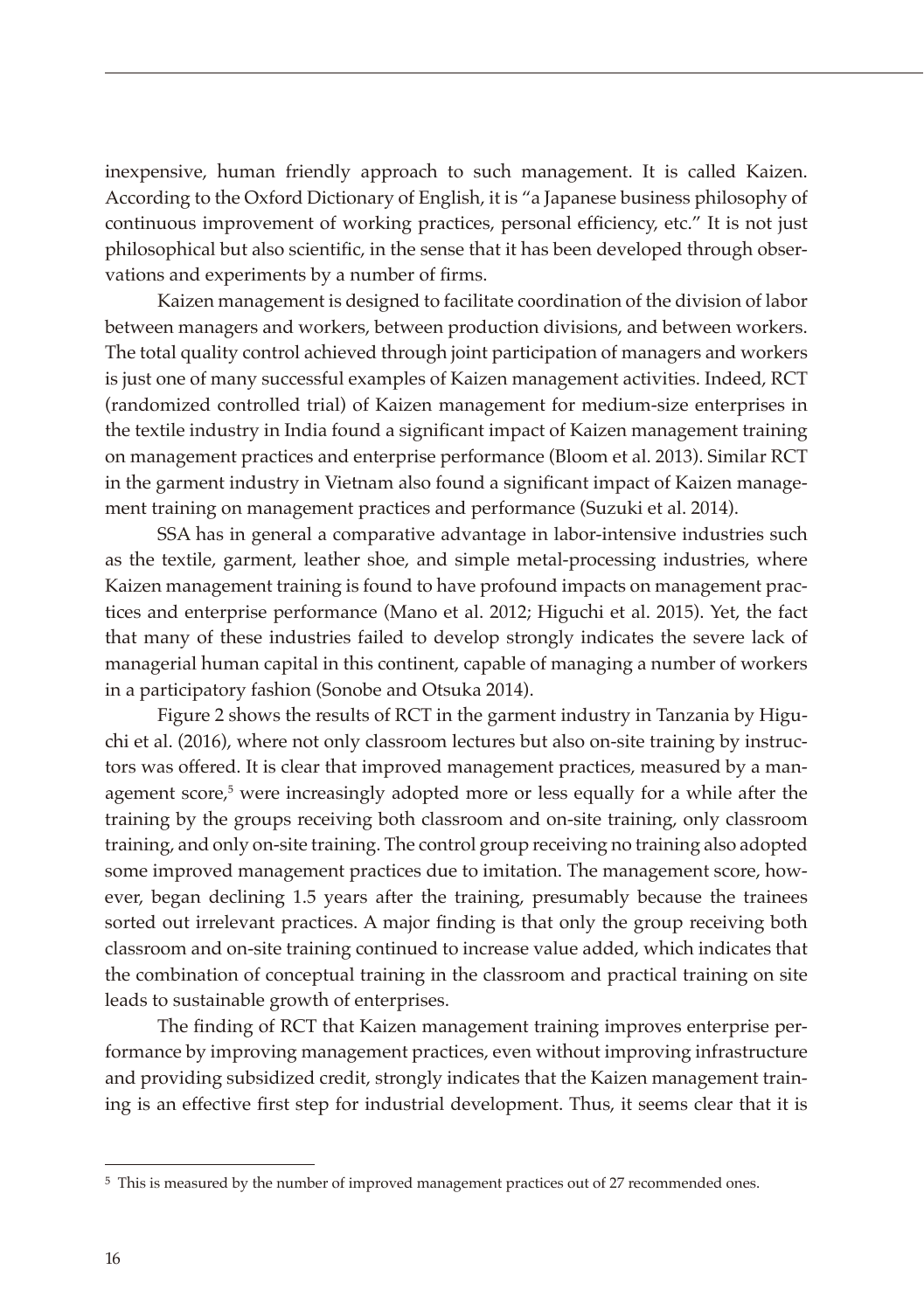



**Annual Real Value Added [USD]**

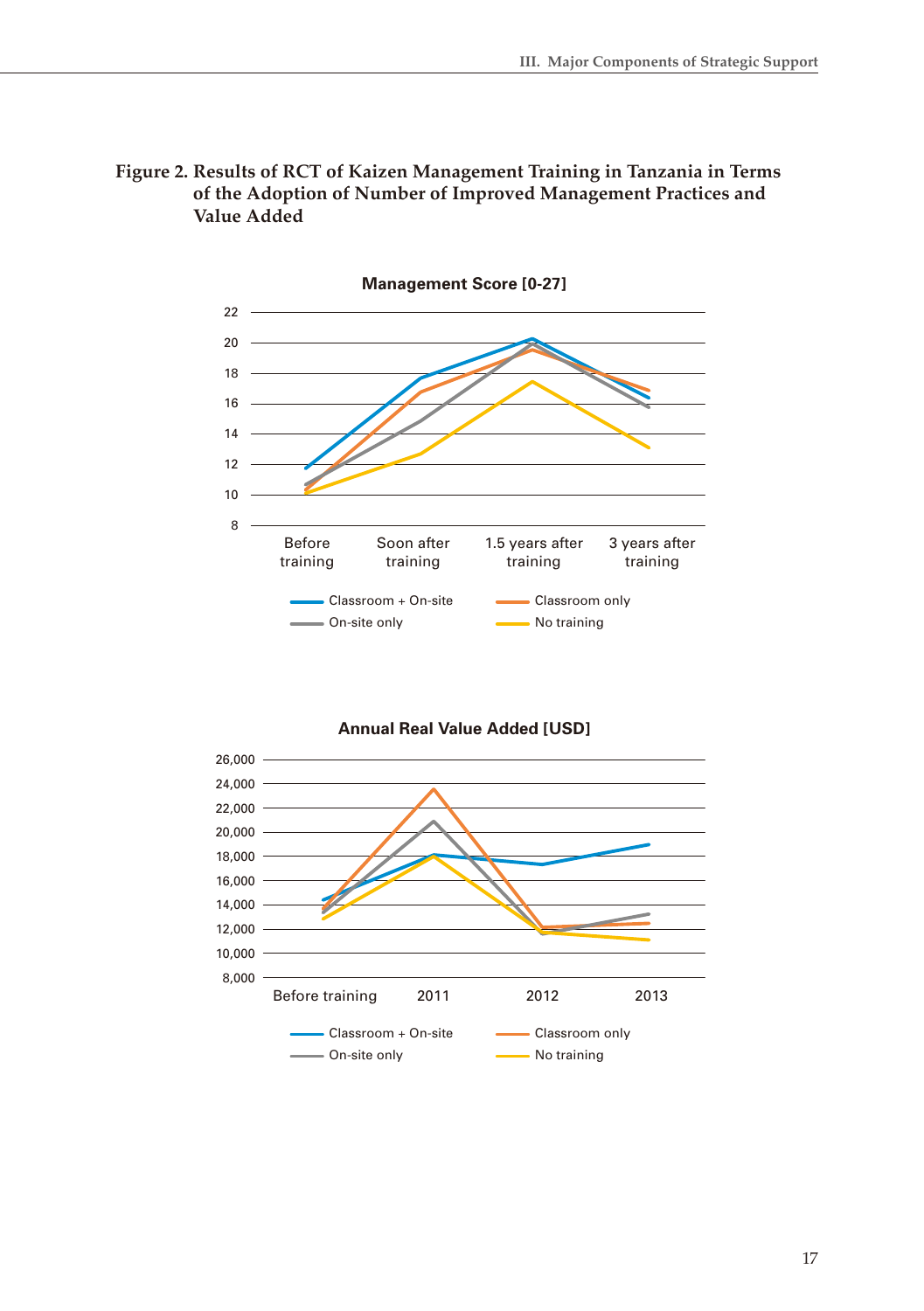desirable to train a number of specialists of Kaizen management and offer a number of Kaizen management training courses, thereby increasing the number of competent entrepreneurs. This is what has been happening in Ethiopia, where the government established the Ethiopian Kaizen Institute, where Japanese Kaizen experts have been sent to train selected Ethiopians about Kaizen management, who will later be dispatched to factories and training centers (Sonobe, Jin, and Otsuka 2017).

If competent entrepreneurs are nurtured by the management training, many enterprises will develop, which will lead to congestion in the existing industrial clusters as well as in other original locations. Then the demand for industrial parks in the suburbs of cities will increase. Investment in industrial parks will have high pays-offs if the government allocates space to promising entrepreneurs. If the government also provides financial support only to those promising entrepreneurs, the risk of failure in the allocation of investment funds will be reduced. In this way, the TIF approach is likely to enhance the likelihood of the success of industrial development significantly.<sup>6</sup>

Finally, it should be stressed that the policy of increasing the number of competent entrepreneurs by means of training will contribute to the establishment of competitive markets, which, in turn, is expected to reduce corruption and preferential treatment of specific industries and enterprises (Otsuka and Sonobe 2011).

### *III-2. Investment in Industrial Parks*

Industries tend to be concentrated geographically. This is because of the benefits of agglomeration economies, including saving of transaction costs between enterprises due to the locational proximity, development of labor markets of skilled workers, and spillovers of useful information, such as innovative new ideas (Sonobe and Otsuka 2006). Indeed, there are many promising informal industrial clusters in SSA, such as a car repair-cum-metal processing cluster in Kumasi in Ghana, a leather shoe cluster in Addis Ababa in Ethiopia, and garment clusters in Dar es Salaam in Tanzania (Sonobe and Otsuka 2011). In addition to the agglomeration economies, clustering contributes to saving investment costs in infrastructure, because the construction of industrial parks equipped with transportation and communication infrastructures and water and sewage facilities is less costly than investments in such infrastructures over wide areas. Thus, the establishment of industrial parks which house enterprises produce similar and related products, e.g., part-suppliers and assemblers, ought to be a part of effective

<sup>6</sup> Although we did not discuss it explicitly, general education of labor force particularly through schooling is extremely important. We did not take up this issue, as it is a part of overall economic and social policies, rather than of specifically industrial development policy.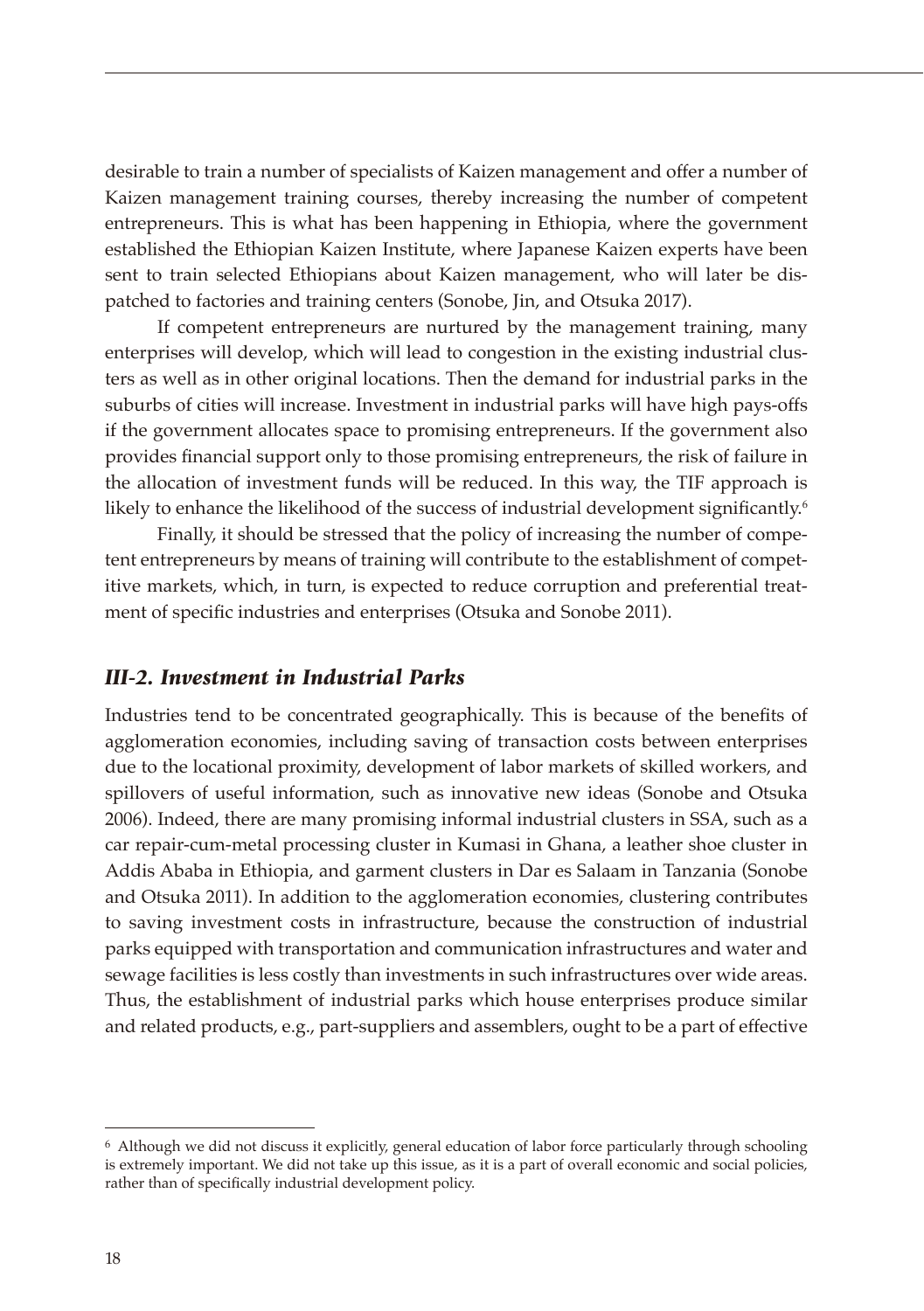strategy to develop manufacturing industries.<sup>7</sup>

The establishment of industrial parks, however, may fail to invite domestic enterprises to the parks, unless there are growing enterprises looking for larger spaces to expand the operation of their businesses. This is why we advocate the training of entrepreneurs as a first-step for industrialization. It is also worth emphasizing that the success of Thailand's Eastern Seaboard Development Plan (ESDP), which was alluded to before, rested on the fact that the construction of industrial parks and other infrastructures coincided with the congestion of industrialized areas in Bangkok and the transformation process of the entire economy from light-industry dependent to heavy-industry centered structures, which created huge demand for production space with a sufficient supply of infrastructure (Ariga and Ejima 2000).<sup>8</sup> According to our own observations, industrial parks were constructed outside of the old urban industrial centers, when the original locations became congested due to the expansion and development of clustered enterprises in China and Taiwan. The relocation of the production bases to industrial parks led to the transformation from informal to formal clusters in these countries.

The establishment of industrial parks will help attract FDI, which is widely recognized as a conduit to transfer improved production technologies and management practices from developed to developing countries. FDI, however, will not be attracted without the availability of disciplined workers, experienced middle-level managers, suppliers of simple parts and components, and the certain development of supporting industries, such as machine repair sectors. Also needed are the liberalization of FDI policies and a variety of supports for FDI. The quality of industrial parks also matters. Since construction companies and general trading companies in Japan have accumulated experience in the construction of industrial parks, public-private partnerships can be deployed for the construction of industrial parks in SSA. Such partnerships will stimulate FDI of private manufacturing companies.

ODA is expected to contribute to the attraction of FDI. This is particularly the case in Japanese ODA (Kimura and Todo 2010). In order to do so, ODA must be allocated to human capital development and the establishment of infrastructure, which are not amenable to market mechanisms. In particular, we advocate the training of

<sup>7</sup> According to Hashino and Otsuka (2016), producer associations play an important role in introducing new technologies and assuring the product quality in dynamically growing clusters. If such producer associations exist, support for and cooperation with them can be an effective way to develop industrial clusters.

<sup>8</sup> According to Mieno (2013), ESDP was initially designed with two major aims in accordance with the fourth and fifth Five Year Plan in the 1970s: one was to reduce the excessive concentration of industries in the Bangkok metropolitan area by shifting growing light industries to the Laem Chabang port area, and the other was to construct government-led petrochemical industry utilizing natural gas in the Gulf of Thailand, based in Map Ta Phut port. Industrialization since the mid-1980s has oriented to FDI-led machinery industry, which is different from the envisaged initial plans to develop light industries and government-led petrochemical industries.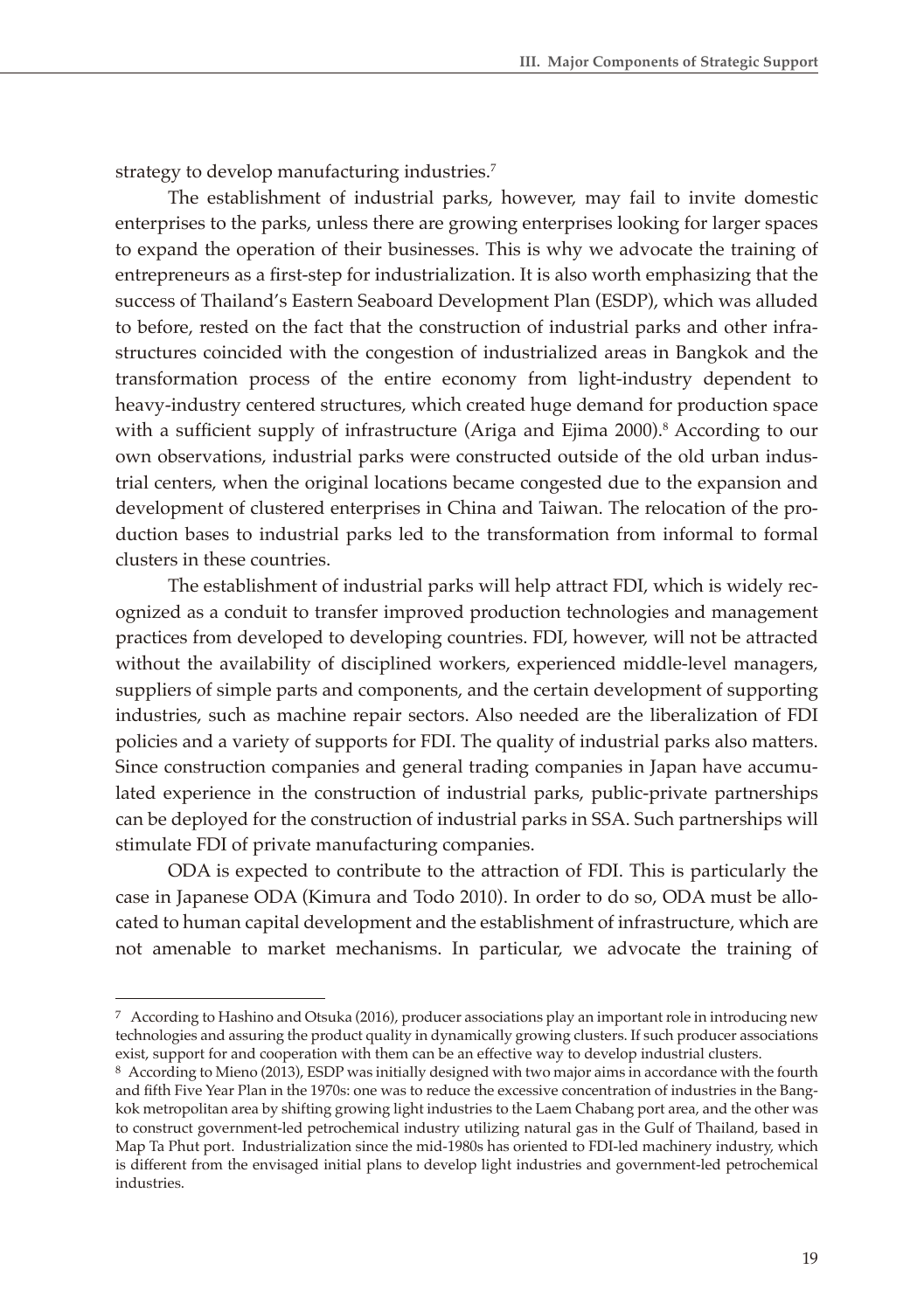entrepreneurs and the construction of industrial parks, because these are expected to be cost effective and directly conducive to the industrial development.

## *III-3. Financial Support*

Since the main function of financial intermediation is to allocate an appropriate amount of investment funds, the development of a financial system is indispensable for the development of the entire economy. In order to achieve this function, the financial sector needs the capacity to assess the potential performance of enterprises and the profitability of their projects. While information asymmetry generally impedes efficient transactions in the credit market, financial institutions must reduce inefficiency by means of information processing.

It is widely observed that the development of the financial sector is slow in many developing countries, which means that the problem of asymmetric information is not overcome in a number of countries. Consequently, the financial sector fails to allocate enough funds to promising investments. In order to improve management of the financial sector, human resources must be trained and, at the same time, continuous and long-term lending experience needs to be accumulated. Furthermore, legal and institutional governance systems must be in place to facilitate efficient financial transactions. In addition, monopolistic elements of the financial sector by large conglomerates, if any, must be removed to reduce distortions in financial markets.

Therefore, the general support for the development of the financial sector can be efficiency-improving. On the other hand, it may be desirable to introduce selective financial support by aid agencies and international organizations, which supplement the insufficient function of the underdeveloped financial sector. In particular, selective support for promising entrepreneurs within a context of the TIF approach can be highly desirable.

Japan has developed the two-step loan program for the purpose of targeted financial support.<sup>9</sup> Under this program, Japan provides loans to development-oriented public or semipublic financial organizations in developing countries, which, in turn, provide loans to end-users who would not otherwise have access to formal loans. The

<sup>9</sup> As another attempt to apply Japan's experience of SME financial support to developing countries, credit guarantee schemes also seem promising. Recently, the schemes are being applied to a few Southeast Asian countries (e.g., Yoshino and Taghizadeh-Hesary 2016). Apart from Japan's experience, the International Finance Corporation (IFC) launched the SME Ventures Program in 2007 in order to create jobs and promote robust economic growth by providing the risk capital and strategic advice to SMEs in developing counties. For example, one of the IFC's projects, Central Africa SME Fund (CASF) targeting at the Central African Republic (CAR) and the Democratic Republic of Congo (DRC), provided the risk capital of debt and equity to over 30 companies during the period from 2011 to 2015, which resulted in the creation of some 500 jobs at the targeted companies. This IFC program is worth analyzing further. http://xsmlcapital.com/funds/central-africa-sme-fund/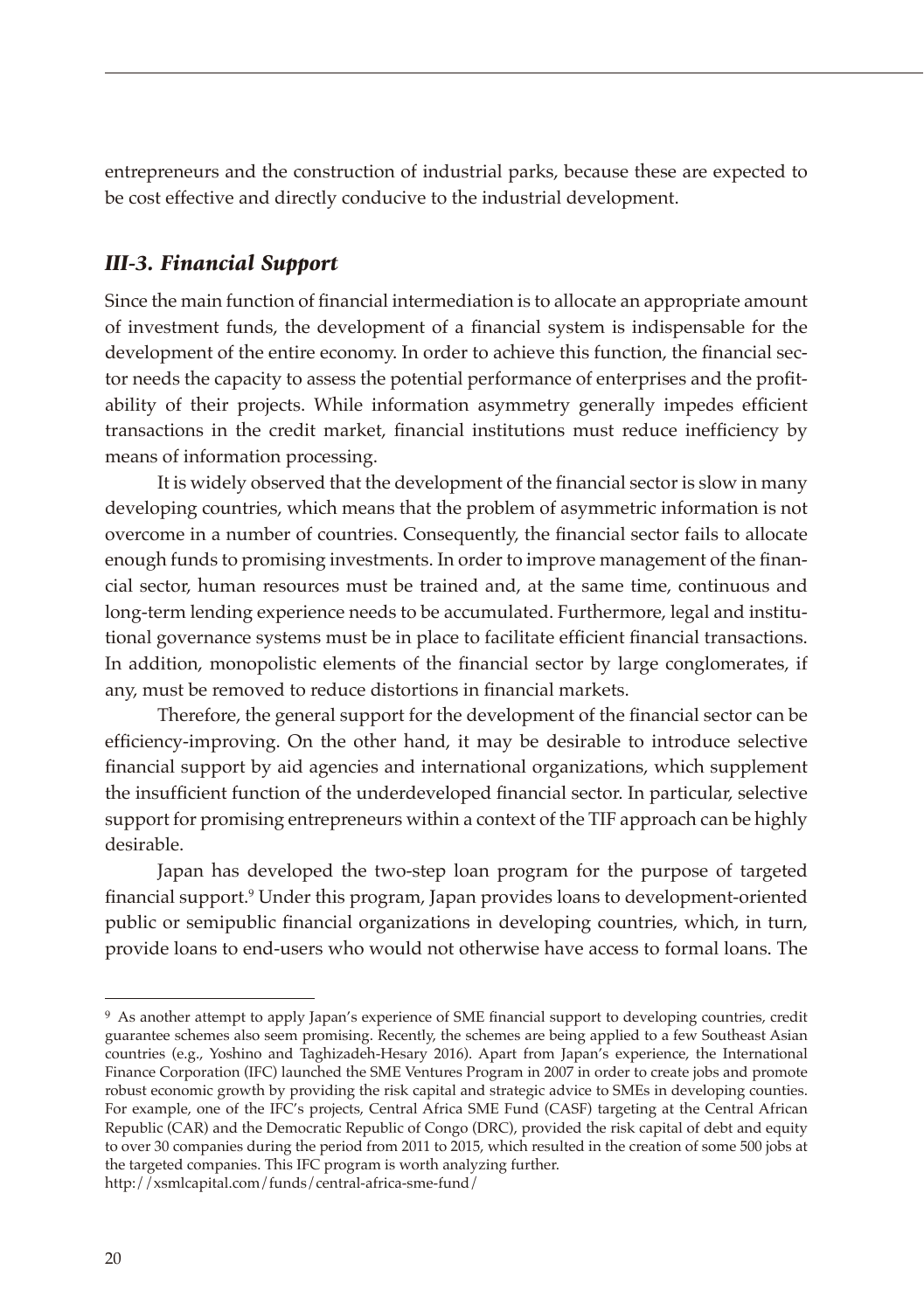main end-users used to be small-scale farmers in Southeast Asia. Since the 1990s, loans to small- and medium-sized enterprises (SMEs) through public-sector organizations increased, as their demand for such loans increased with increases in FDI. It is critically important to recognize that the two-step loan is one way to support SMEs, whose production and management efficiency can be improved by the training of managers.

Although there are many successful two-step loan programs, the reasons for their success are not necessarily clear (Hayashi 1995). One possible though unlikely explanation is that local financial institutions possess sufficient capacity to identify promising enterprises and projects and the two-step loan programs simply utilize their latent capacity. Another possibility, which we believe is more plausible, is that the twostep loan provides opportunities for local financial institutions to accumulate lending experience to new loan users and thereby develop their abilities to find the promising projects, which otherwise would not have been supported.

Recently, variants in two-step loans have arisen. For example, Japan's experience offering a package of loans and management training to SMEs run by the Small Business Finance Corporation, which has been implemented in Japan, are now being applied to Asian countries. This attests the complementarity between the two, which is consistent with the TIF approach. In other words, we recommend providing two-step loans to those competent entrepreneurs who have participated in Kaizen management training programs. Since Japanese SMEs also launch production in developing countries, the two-step loans are used to support them. Recently, not only public-sector financial institutions but also private institutions have become involved in two-step loan programs. In any case, we recommend the use of two-step loans as a part of the package of the industrial development policies. At the same time, we must recognize that the economic rationale for why two-step loans have functioned well as an aid scheme is not yet completely understood. Therefore, further academic research in this field is called for.<sup>10</sup>

In the literature on finance in developing countries, there is a debate as to whether market-based or bank-based financial systems work better to facilitate economic development (La Porta et al. 1998; Levine 2002). The history of development of financial sectors in developing countries in Asia, however, strongly suggests that the development of a financial intermediary, instead of a capital market, should receive the first priority. This is because the commercial banks do not function well in providing loans to SMEs and, as a result, informal inter-business trade credit plays a major role in promoting their development (McMillan and Woodruff 1999; Allen et al. 2005). To build a better functioning financial system particularly for SMEs, the process of shifting from informal trade credit to formal bank credit through the enhancement of the

<sup>10</sup> The loan program discussed here must be distinguished from micro-finance, which is designed to reduce poverty of poor households without regard to the industrial development.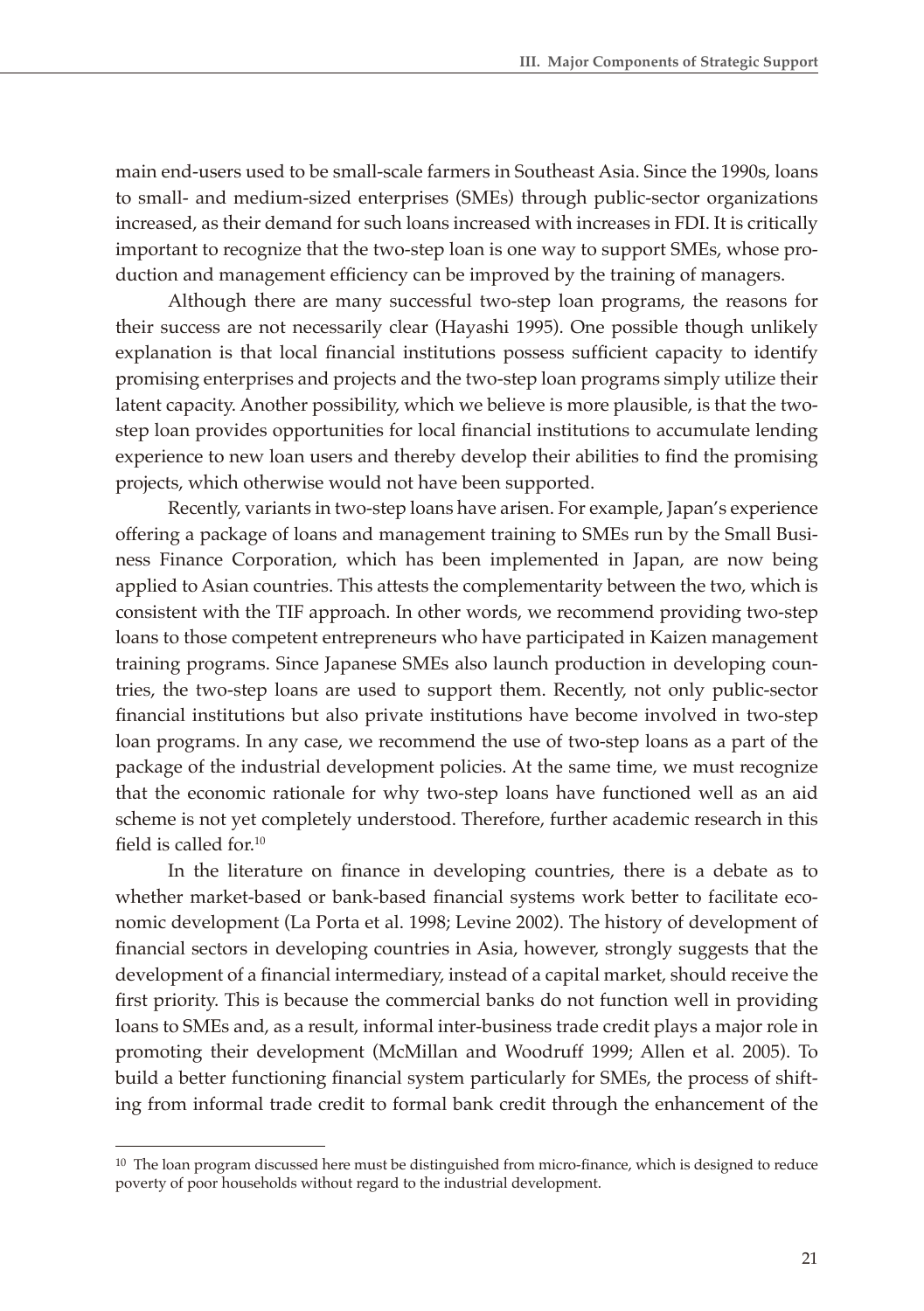capacity of commercial banking sector is key, and the relevant policy scheme is a vital agenda (i.e., Hellman, Murdock and Stiglitz 1997). On the other hand, it may not be an unrealistic assumption that in the long-term process of developing a financial system, well-targeted two-step loan programs can assist both the development of banking sectors and the TIF approach to industrial development.

## *III-4. FDI and beyond*

Globally the amount of FDI has been increasing dramatically since the mid-1980s, as has FDI from Japan (Ito and Kruger 2000; Lall and Urata 2003). Both deregulation of financial transactions in developed countries and the liberalization of FDI policies in developing countries have contributed to the expansion of FDI. Japanese FDI also increased because of the appreciation of the Japanese yen, which led to the relocation of production bases to other Asian countries. Interestingly, Japanese FDI is characterized by a high concentration in the manufacturing sector, which reflects the comparative advantage of Japanese MNEs in manufacturing sectors in developing countries.

One of the purposes of such a rapid increase in FDI is the shift from exports to local production for sale in developing countries. Another major reason for the expansion of FDI is the fragmentation of production processes in which the best production locations across country borders are selected, in order to create global value chains. In this globalization process, the role of domestic enterprises as partners of MNEs has become increasingly important.

A large accumulation of literature demonstrates that FDI contributes to the development of recipient countries through various channels (Crespo and Fontoura 2007). In particular, FDI brings new technological and managerial knowledge that is useful for local upstream enterprises (e.g., suppliers of parts), but not for enterprises in the same sector as foreign firms (Javorcik 2014). This means that while foreign firms effectively protect know-how from their rival firms, they order the production of specific parts and components by local enterprises with instructions detailing the production methods. In other words, the initial effect of FDI is to stimulate the development of industrial sectors producing parts and components. The other side of the same coin is that in order to attract FDI, the development of part-supplying industries is very important.

The part-supplying sectors, however, will not develop dramatically, if part-suppliers passively receive production materials and the production instructions from foreign enterprises. They may be termed as captive suppliers (Gereffi et al. 2005) or traditional subcontractors. As is cogently pointed out by Humphrey and Schmitz (2005), production design, procurement of appropriate materials, marketing research, and marketing are core competencies of leading MNEs, and are a major source of profits. In other words, the management abilities of local entrepreneurs do matter.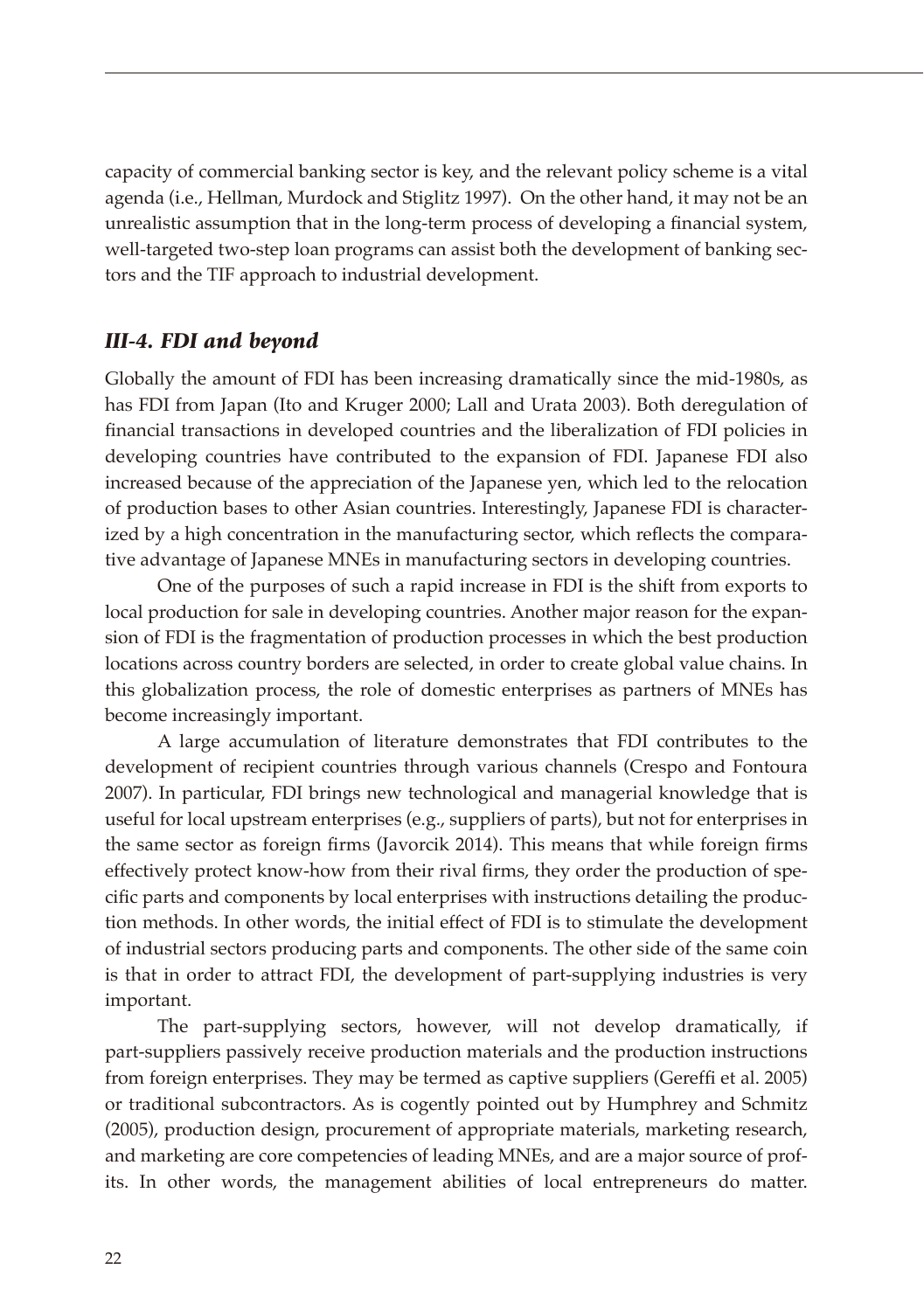Managerially competent entrepreneurs will try to absorb not only the knowledge of production methods but also knowledge of management, encompassing pre- and post-production activities. Only if local entrepreneurs learn advanced management methods, their enterprises can become independent and earn a large share of profits. This view on the importance of management ability for the absorption of advanced knowledge is consistent with the recent literature referenced earlier, which argues that what is really missing in developing countries is managerial human capital (Bloom et al. 2013, 2016; Bruhn et al. 2010; Sonobe and Otsuka 2014).

Thus, foreign companies are willing to provide training in production, but not in management. This means that the attraction of FDI is not the end of industrial policy but the beginning of a new phase of industrial development in which management ability must play a key role. Therefore, we recommend the provision of training programs by the government and aid agencies to enhance the absorptive capacity of local enterprises (see Figure 1). Such training may lead to "imitative innovation," which can have path-breaking impacts on productivity growth and industrial development in developing countries (Sonobe and Otsuka 2006, 2011). In order to realize such industrial development, it is critically important to generate a new cohort of highly competent management consultants in SSA.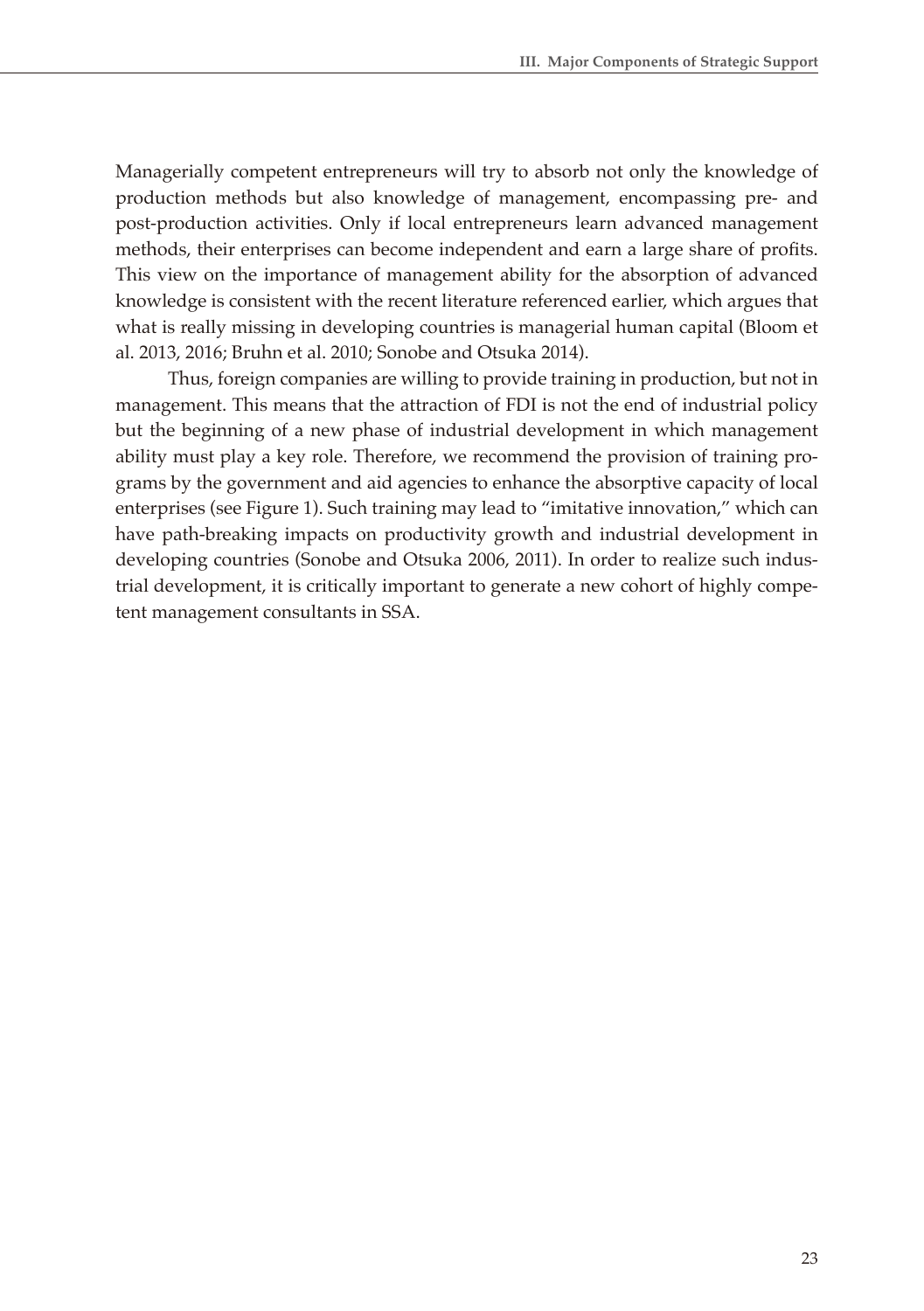# **IV. Proposal for Industrial Development in SSA**

Unlike modern service sectors, such as those related to ICT and the financial sectors, which employ highly educated workers, light manufacturing industries are capable of providing ample employment opportunities for the uneducated, women, and youth, thereby making it possible to achieve inclusive growth. The starting point of our proposal is the recognition that there are many developed spontaneously industrial clusters in SSA, producing garments, textile, shoes, processed foods, furniture, metal products, and simple machineries. Their development is market-led and obviously in line with their comparative advantage. In our view, these industries fail to develop because of the market failures, ranging from socially inadequate investment in managerial human capital and infrastructure to the absence of efficient financial markets. Thus, our proposal aims to correct these market failures by supporting management training, investment in infrastructure, and the provision of credit.

Our second premise is that the transfer of useful technology and management knowledge from advanced countries is the prerequisite for industrial development in SSA. Based on Japan's experience of supporting the miraculous development of East Asian economies and empirical evidence accumulated in SSA, we propose to disseminate Kaizen management in this continent.

The unique feature of our proposal is its recognition of the complementarities among policy measures. It seems obvious to us that rates of return to investment in industrial parks will be very low unless there are many promising and growing local enterprises. Similarly, the provision of cheap credit does not make sense if there are only a small number of promising enterprises or if promising entrepreneurs cannot be identified. In contrast, empirical evidence clearly shows that management training of entrepreneurs is effective even without any other policy supports. Thus, we recommend the TIF approach, beginning with the training of entrepreneurs, which is useful not only for enhancing entrepreneurial abilities but also for identifying promising entrepreneurs, followed by targeted supports for promising enterprises by means of investments in industrial parks and provision of credit (see Figure 1).

Considering the increasing importance of FDI as a conduit to transfer advanced technologies and improved management practices from developed to developing countries, we propose that the TIF approach should be designed to attract FDI from the beginning. For this purpose, we recommend private enterprises interested in FDI, practitioners of foreign aid, and development economists participate in designing the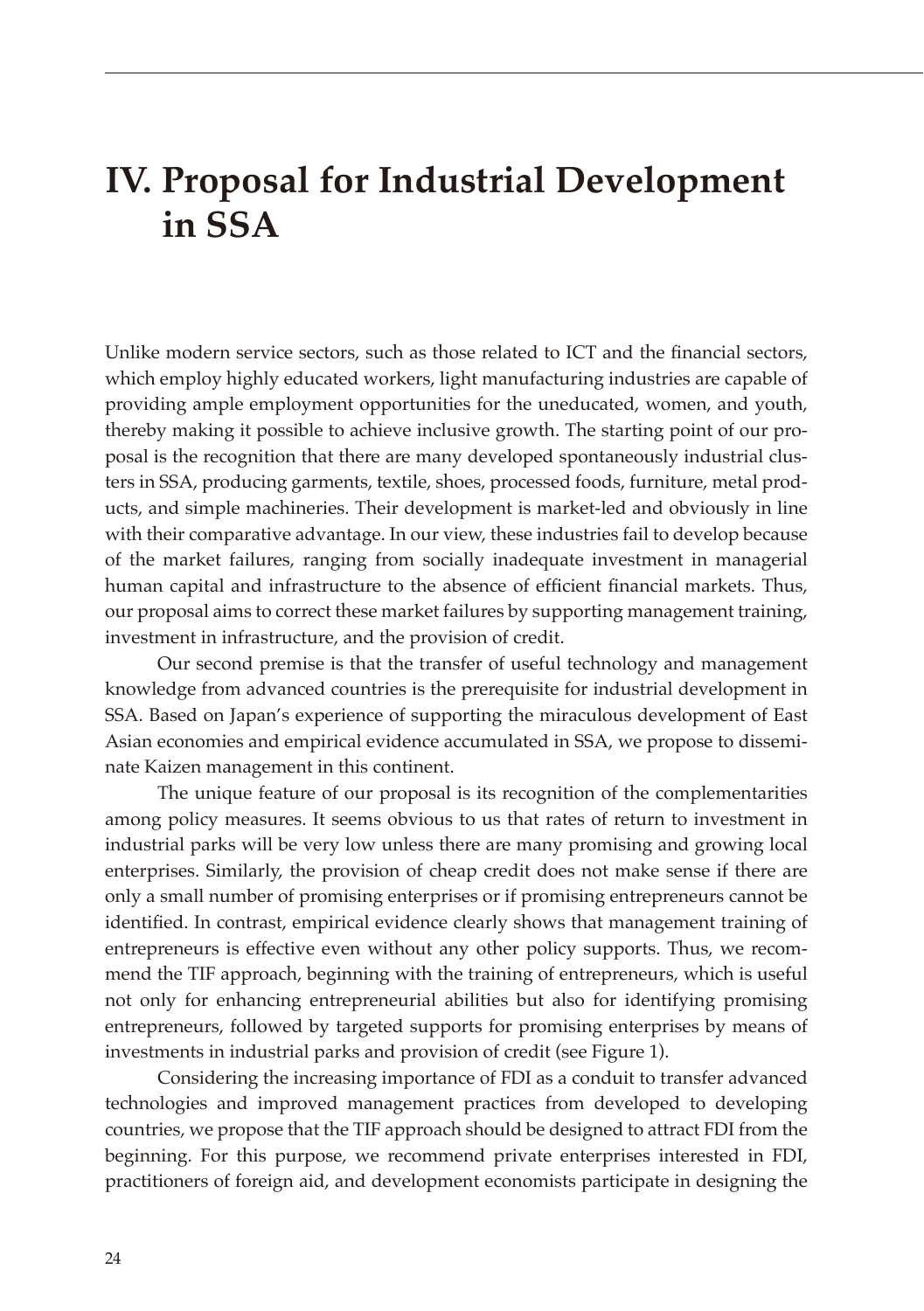TIF approach in practice.

It is a mistake to assume that once FDI is made, local enterprises will learn useful knowledge and grow accordingly. While the presence of FDI provides an opportunity to learn, whether the host country enterprises learn useful knowledge and grow depends on their absorptive capacity. At this stage, advanced management and technical training becomes crucial. In all likelihood, if such investments are made, local enterprises will continue to grow, which will lead to the development of local industries and stimulate the development of the entire economy.

Finally, it must be stressed that the concerted efforts of practitioners, MNEs, and economists are needed to design the effective TIF approach. Due considerations must be given to the unique features of countries in SSA, which can be significantly different from those of Asian countries. Furthermore, success or failure in each step of the TIF approach, including investment in infrastructure and financial support for competent entrepreneurs, hinges on the development of both managerial and technical human resources capable of effective operation and maintenance. If concerted efforts are made successfully, we are wholly confident that the TIF strategy will lead to sustainable and inclusive industrial development in SSA.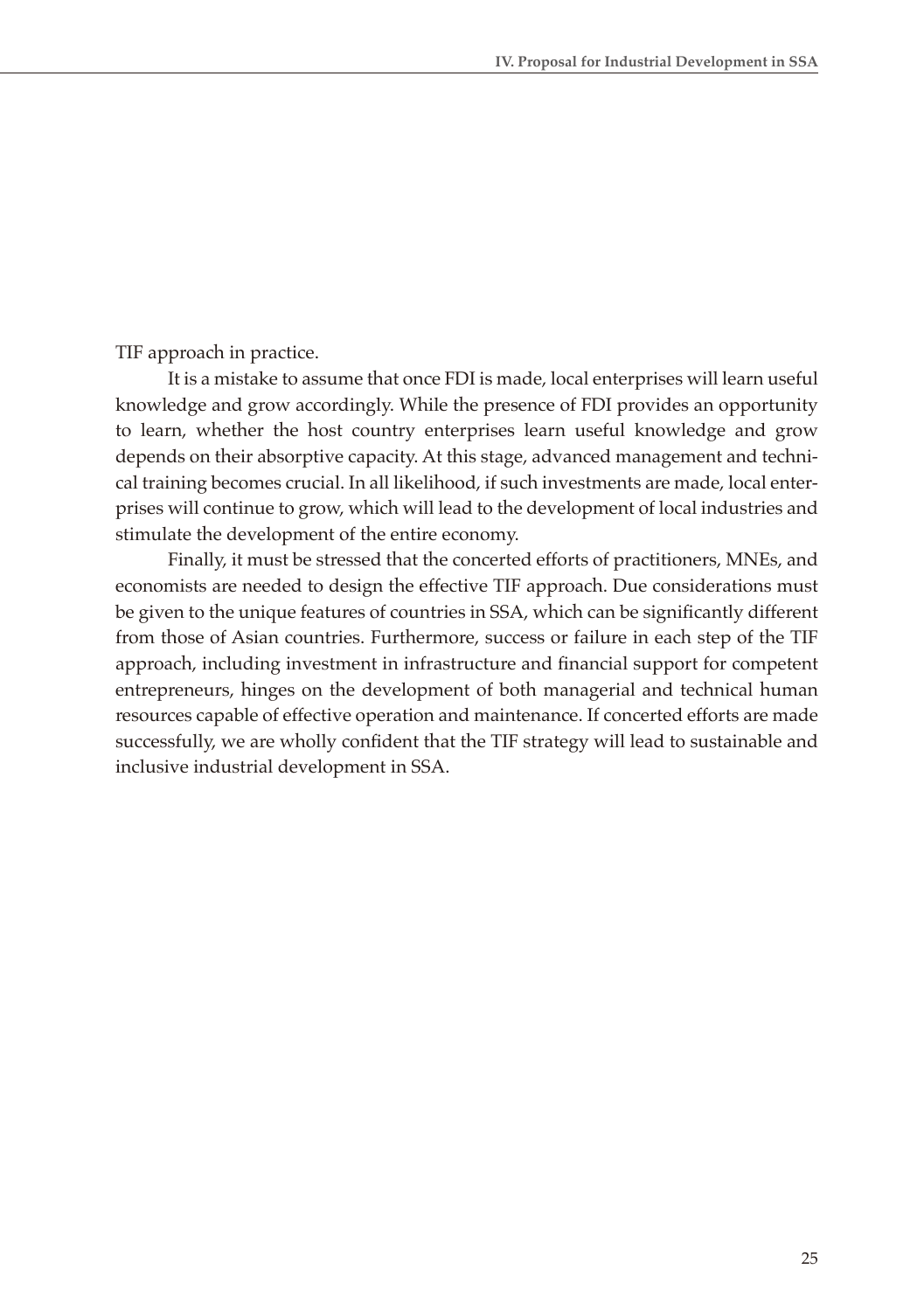## **References**

- Allen, Franklin, Jun Qian, and Meijun Qian. 2005. "Law, Finance, and Economic Growth in China." *Journal of Financial Economics* 77(1): 57-116.
- Ariga, Ken-ichi, and Shinya Ejima. 2000. "Tai Okoku Tobu-Rinkai Kaihatsu Keikaku Sogo Inpakuto Hyoka" (Comprehensive Assessment of Thailand's Eastern Seaboard Development Plan). *Kaihatsu Kenkyusho Ho* (Report of Development Research Center) 2: 41-69.
- Bloom, Nicholas, Benn Eifert, Aprajit Mahajan, David McKenzie, and John Roberts. 2013. "Does Management Matter? Evidence from India." *Quarterly Journal of Economics* 128(1): 1-51.
- Bloom, Nicholas, Raffaella Sadun, and John van Reenen. 2016. "Management as a Technology." National Bureau of Economic Research, NBER Working Paper No. 22327.
- Bruhn, M., Dean Karlan, and A. Schoar. 2010. "What Capital Is Missing in Developing Countries?" *American Economic Review* 100(2): 155-69.
- Crespo, Nuno, and M.P. Fontoura. 2007. "Determinant Factors of FDI Spillovers: What Do We Really Know?" *World Development* 35(3): 410-25.
- David, C.C., and Keijiro Otsuka, eds. 1994. *Modern Rice Technology and Income Distribution in Asia*. Boulder, COL: Lynne Rienner.
- Estudillo, Jonna P., and Keijiro Otsuka. 2016. *Moving out of Poverty: An Inquiry into Inclusive Growth in Asia*. London, UK: Routledge.
- Gereffi, Gary, Humphrey, John, and Sturgeon, Timothy. 2005. "Governance of Global Value Chain." *Review of International Political Economy* 12(1): 78-104.
- Hashino, Tomoko, and Keijiro Otsuka. 2016. *Industrial Districts in History and the Developing World*. Dordrecht, Netherlands: Springer.
- Hausmann, Ricardo, Dani Rodrik, and Andres Velasco. 2008. "Growth Diagnostics." In *The Washington Consensus Reconsidered: Towards a New Global Governance*, edited by Narcis Serra and Joseph E. Stiglitz, 324-355. Oxford: Oxford University Press.
- Hayashi, Kaoru. 1995. "Seicho wo Kyoyusuru Kiban to Shokibo Kinyu" (Foundation for Shared Growth and Small-Scale Finace). *Kaihatsu Kinyu Kenkyu* (Review of Development Finance). 2(4): 91-99.
- Hellman, Thomas, Kevin Murdock, and Joseph Stiglitz. 1997. "Financial Restraint: Toward a New Paradigm." In *The Role of Government in East Asian Economic Development: Comparative International Analysis*, edited by Masahiko Aoki, Hyung-Ki Kim and Masahiro Okuno-Fujiwara, 163-207. Oxford: Oxford University Press.
- Heath, Rachel, and A. Mushfiq Mobarak. 2015. "Manufacturing Growth and the Lives of Bangladeshi Women." *Journal of Development Economics* 155(1): 1-15.
- Higuchi, Yuki, Edwin Paul Mhede, and Tetsushi Sonobe. 2016. "Short- and Medium-Run Impact of Management Training: An Experiment in Tanzania." mimeo, National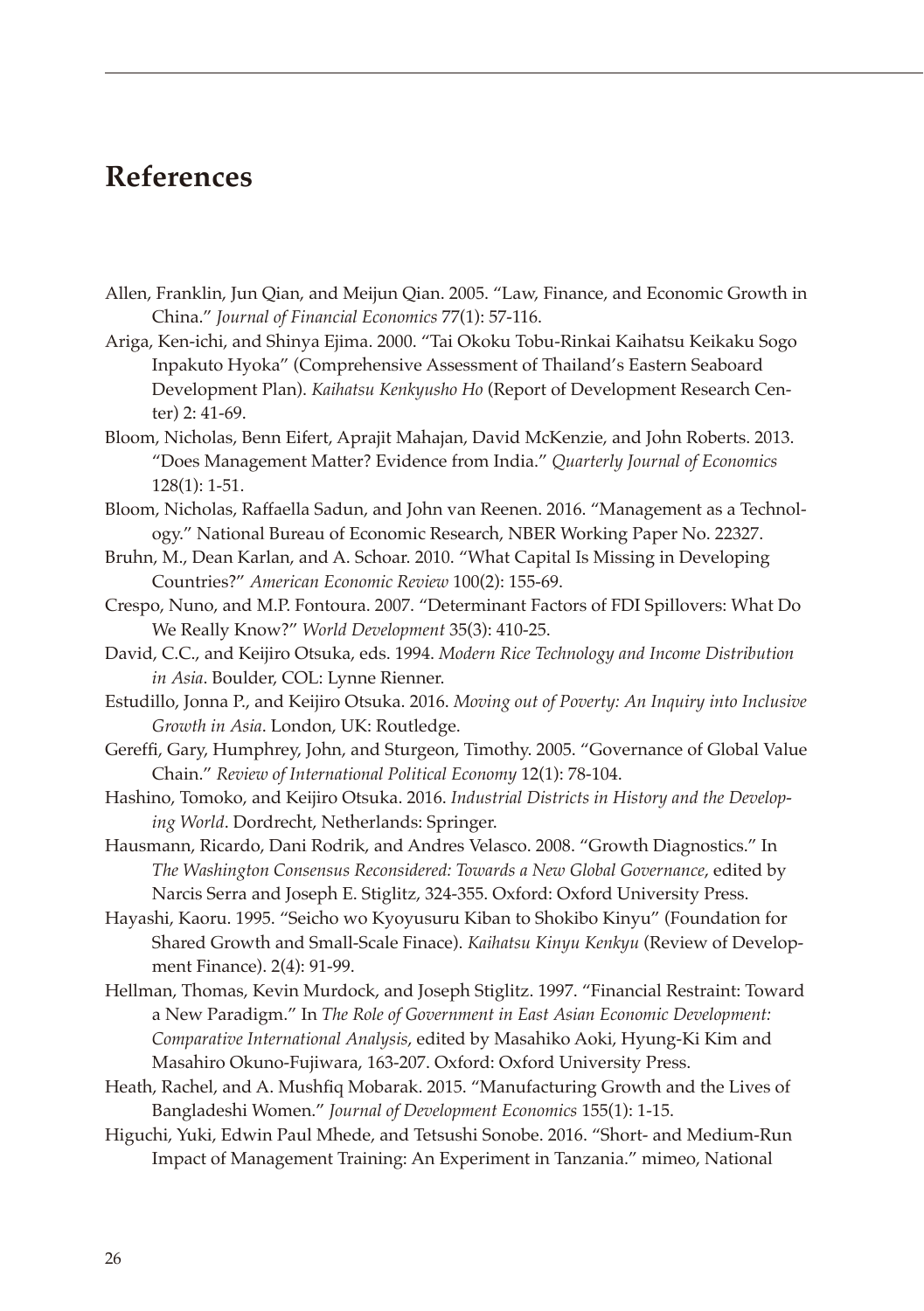Graduate Institute for Policy Studies.

- Higuchi, Yuki, Vu Hoang Nam, and Tetsushi Sonobe. 2015. "Sustained Impacts of *Kaizen* Training." *Journal of Economic Behavior and Organization* 120: 189-206.
- Hidalgo, César A., Baily Clinger, A.-L. Barabási, and Ricardo Haussman. 2007. "The Product Space Conditions the Development of Nations." *Science* 317(5837): 482-87.
- Humphrey, John, and Hubert Schmitz. 2002. "How Does Insertion in Global Value Chains Affect Upgrading in Industrial Clusters?" *Regional Studies* 36(9): 1017-27.
- Ito, Takatoshi, and Anne O. Kruger eds. 2000. *The Role of Foreign Direct Investment in East Asian Economic Development*. Chicago: University of Chicago Press.
- Javorcik, Beata S. 2014. "Does FDI Bring Good Jobs to Host Countries?" *World Bank Research Observer* 30(1): 74-94.
- Kimura, Hidemi and Yasuyuki Todo. 2010. "Is Foreign Aid a Vanguard of Foreign Direct Investment? A Gravity-Equation Approach." *World Development* 38: 482-497.
- La Porta, Rafael, Florencio Lopez-de-Silanes, Andrei Shleifer, and Robert W. Vishny. 1998. "Law and Finance." *Journal of Political Economy* 106: 1113-55.
- Lall, Sanjaya, and Shujiro Urata. 2003. *Competitiveness, FDI, and Technological Activity in East Asia*. Cheltenham, UK: Edward Elgar.
- Krueger, Anne. 2011. "Comments on 'New Structural Economics' by Justin Yifu Lin." *World Bank Research Observer*. 26(2): 222–26.
- Lin, Justin Y. 2014. *The Quest for Prosperity: How Developing Economies Can Take off?* Princeton: Princeton University Press.
- Lin, Justin Y., and Ha-Joon Chang. 2009. "Should Industrial Policy in Developing Countries Conform to Comparative Advantage or Defy It? A Debate between Justin Lin and Ha-Joon Chang." *Development Policy Review* 27(5): 483-502.
- Levine, Ross. 2002. "Bank-Based or Market-Based Financial Systems: Which is better?" *Journal of Financial Intermediation* 11(4): 398-428.
- McMillan, John and Christopher Woodruff. 1999. "Interfirm Relationships and Informal Credit in Vietnam." *Quarterly Journal of Economics* 114(4): 1285-1320.
- Mano, Yukichi, Alhasan Yutaka Yishino, and Tetsushi Sonobe. 2012. "How Can Micro and Small Enterprises in Sub-Saharan Africa Become More Productive? The Impacts of Experimental Basic Managerial Training." *World Development* 40(3): 458-68.
- Mieno, Fumiharu 2013. "The Eastern Seaboard Development Plan and Industrial Cluster: A Quantitative Overview." In *Aid as Handmaiden for the Development of Institutions: A New Comparative Perspective*, edited by Machiko Nissanke and Yasutami Shimomura, 81-105. London: Palgrave Macmillan.
- Mottaleb, K.A. and Tetsushi Sonobe. 2011. "An Inquiry into Rapid Growth of the Garment Industry in Bangladesh." *Economic Development and Cultural Change* 60(1): 67-89.
- Newman, Carol, John Rand, Abebe Shimeles, Måns Soderbom, Finn Tarp, and John Page. 2016. *Manufacturing Transformation: Comparative Studies Of Industrial Development In Africa And Emerging Asia*. Oxford: Oxford University Press.
- Newman, Carol, John Page, John Rand, Abebe Shimeles, Måns Soderbom, and Finn Tarp. 2016. *Made In Africa: Learning To Compete In Industry*. Washington D.C.: Brookings Institutions Press,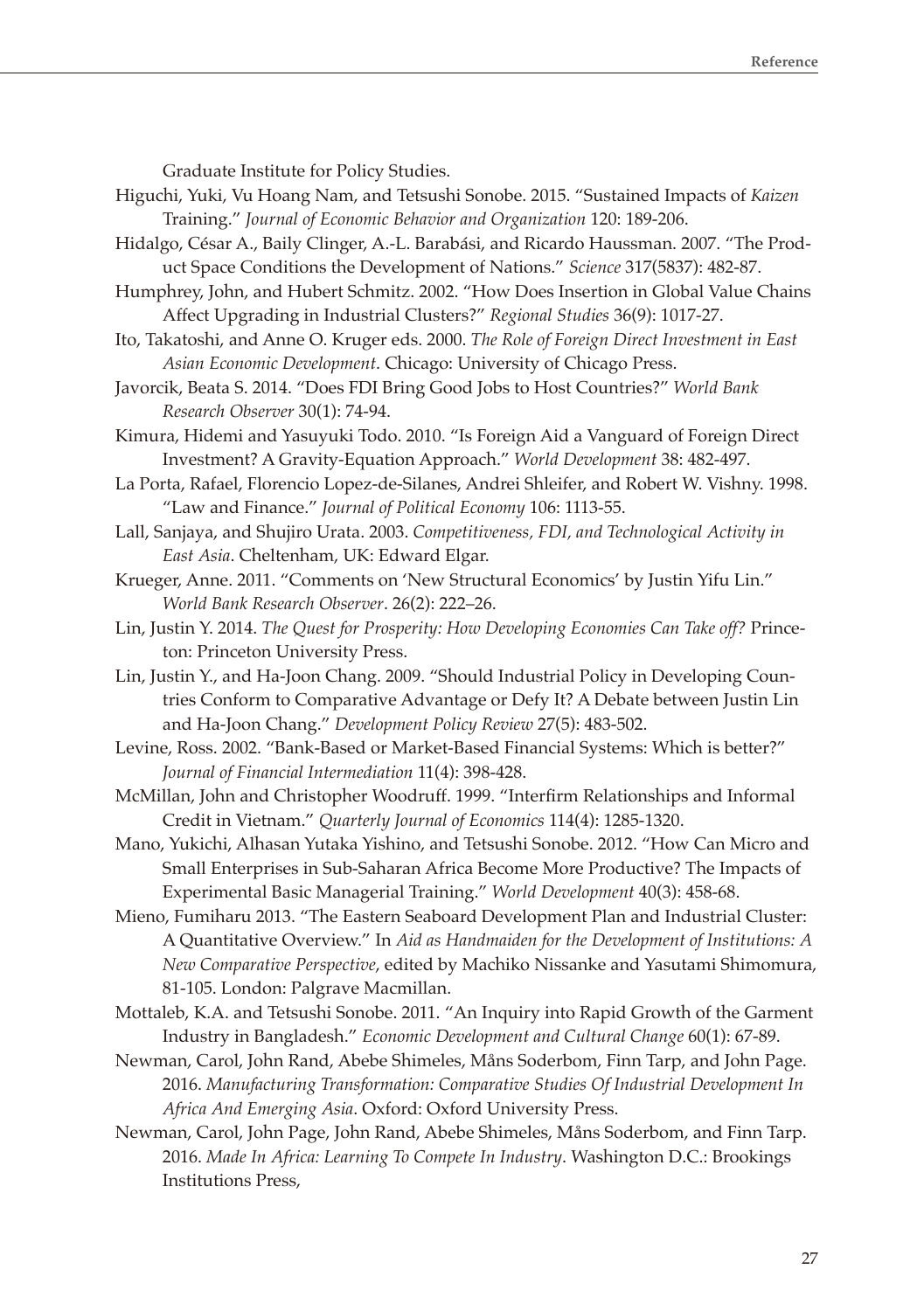- Noman, Akbar, and Joseph Stiglitz, eds. 2015. *Industrial Policy and Economic Transformation in Africa*. New York: Columbia University Press.
- Noman, Akbar, and Joseph Stiglitz, eds. 2016. *Efficiency, Finance and Varieties of Industrial Policy*. New York: Columbia University Press.
- Otsuka, Keijiro, Jonna P. Estudillo, and Yasuyuki Sawada, eds. 2009, *Rural Poverty and Income Dynamics in Asia and Africa*. London, UK: Routledge.
- Otsuka, Keijiro, and Donald Larson, eds. 2013. *An African Green Revolution: Finding Ways to Boost Productivity on Small Farms*. City: Springer.
- Otsuka, Keijiro, and Donald Larson, eds. 2016. *In Pursuit of an African Green Revolution: Views from Rice and Maize Farmers' Fields*. Dordrecht, Netherlands: Springer.
- Otsuka, Keijiro, Yuko Nakano, and Kazushi Takahashi. 2016. "Contract Farming in Developed and Developing Countries." *Annual Review of Resource Economics* 8: 353-376.
- Otsuka, Keijiro, and Tetsushi Sonobe. 2011. "A Cluster-Based Industrial Development: Policy for Low-Income Countries." *Policy Research Working Paper*, 5703, World Bank.
- Oyeyinka, Banji and Dorothy McCormick, eds. 2007. *Industrial Clusters and Innovation Systems in Africa: Institutions, Markets, and Policy*. Tokyo: United Nations University Press.
- Page, John, and Finn Tarp. 2017. *The Practice of Industrial Policy: Government–Business Coordination In Africa And East Asia*. Oxford: Oxford University Press.
- Page, John. 2015. "Structural Change and Africa's Poverty Puzzle." In *Last mile in Ending Extreme Poverty*, edited by Chandy, Laurence et al., 219-248. Washington. D.C.: Brookings Institution Press.
- Sonobe, Tetsushi, and Keijiro Otsuka. 2006. *Cluster-Based Industrial Development: An East Asian Model*. Hampshire, UK: Palgrave Macmillan.
- Sonobe, Tetsushi, and Keijiro Otsuka. 2011. *Cluster-Based Industrial Development: A Comparative Study of Asia and Africa*. Hampshire, UK: Palgrave Macmillan.
- Sonobe, Tetshushi and Keijiro Otsuka. 2014, *Cluster-Based Industrial Development:* Kaizen *Management for MSE Growth in Developing Countries*. Hampshire, UK: Palgrave Macmillan.
- Sonobe, Tetsushi, Kimiaki Jin, and Keijiro Otsuka. 2017 (under preparation). *The* Kaizen: *New Avenue for Industrialization in Africa*.
- Suzuki, Aya, H.N. Vu, and Tetsushi Sonobe. 2014. "Willingness to Pay for Managerial Training: A Case from the Knitwear Industry in Northern Vietnam." *Journal of Comparative Economics* 42(3): 693-707.

World Bank. 2012. *World Bank Development Report 2013: Jobs*. Washington, DC: World Bank.

Yoshino, Naoyuki and Farhad Taghizadeh-Hesary. 2016. "Optimal Credit Guarantee Ratio for Asia." Asian Development Band Institute Working Paper Series, No. 586.